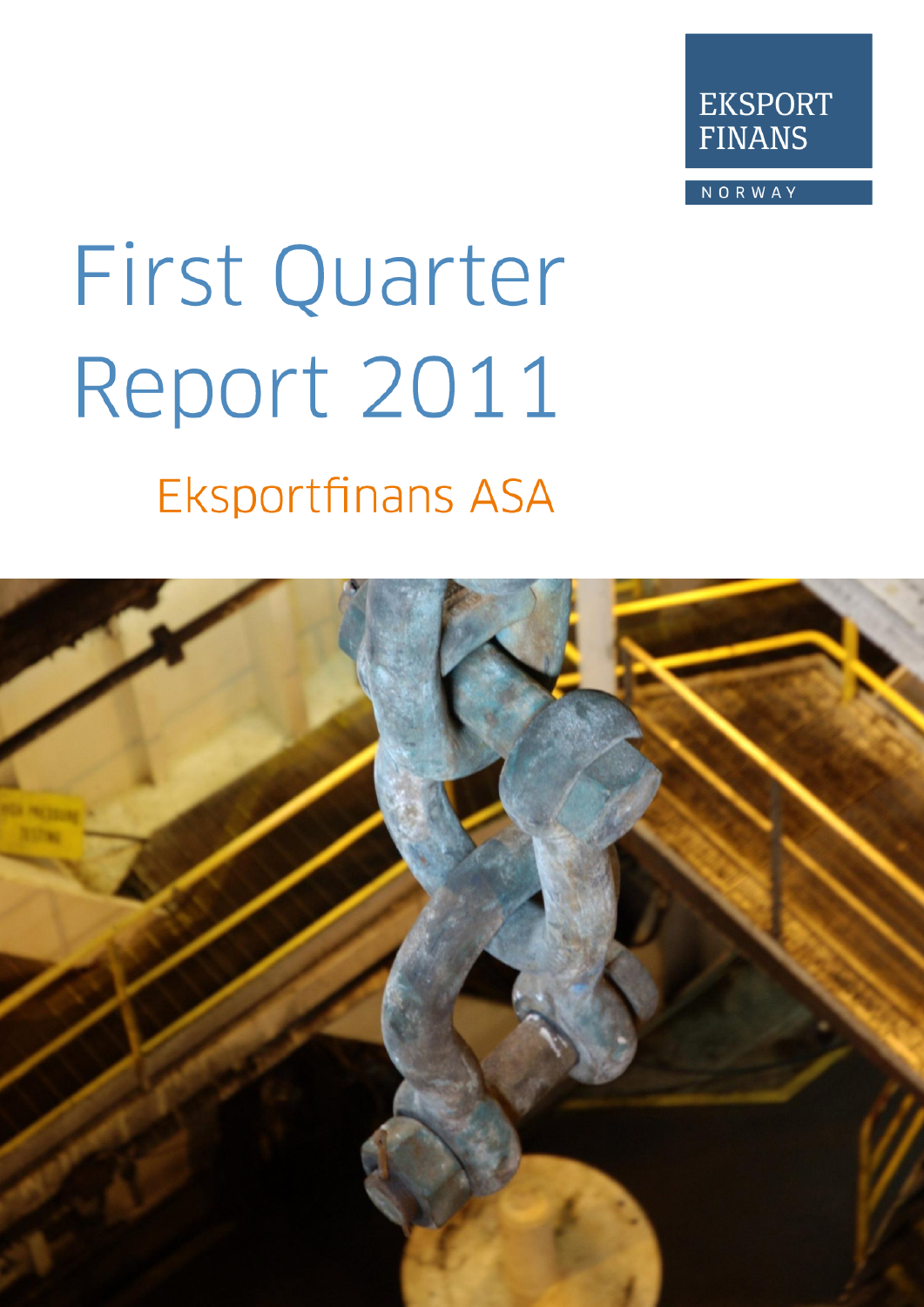| 4   |
|-----|
| -5  |
| - 5 |
| 6   |
| - 6 |
| 6   |
|     |
|     |
|     |
|     |
|     |
|     |
|     |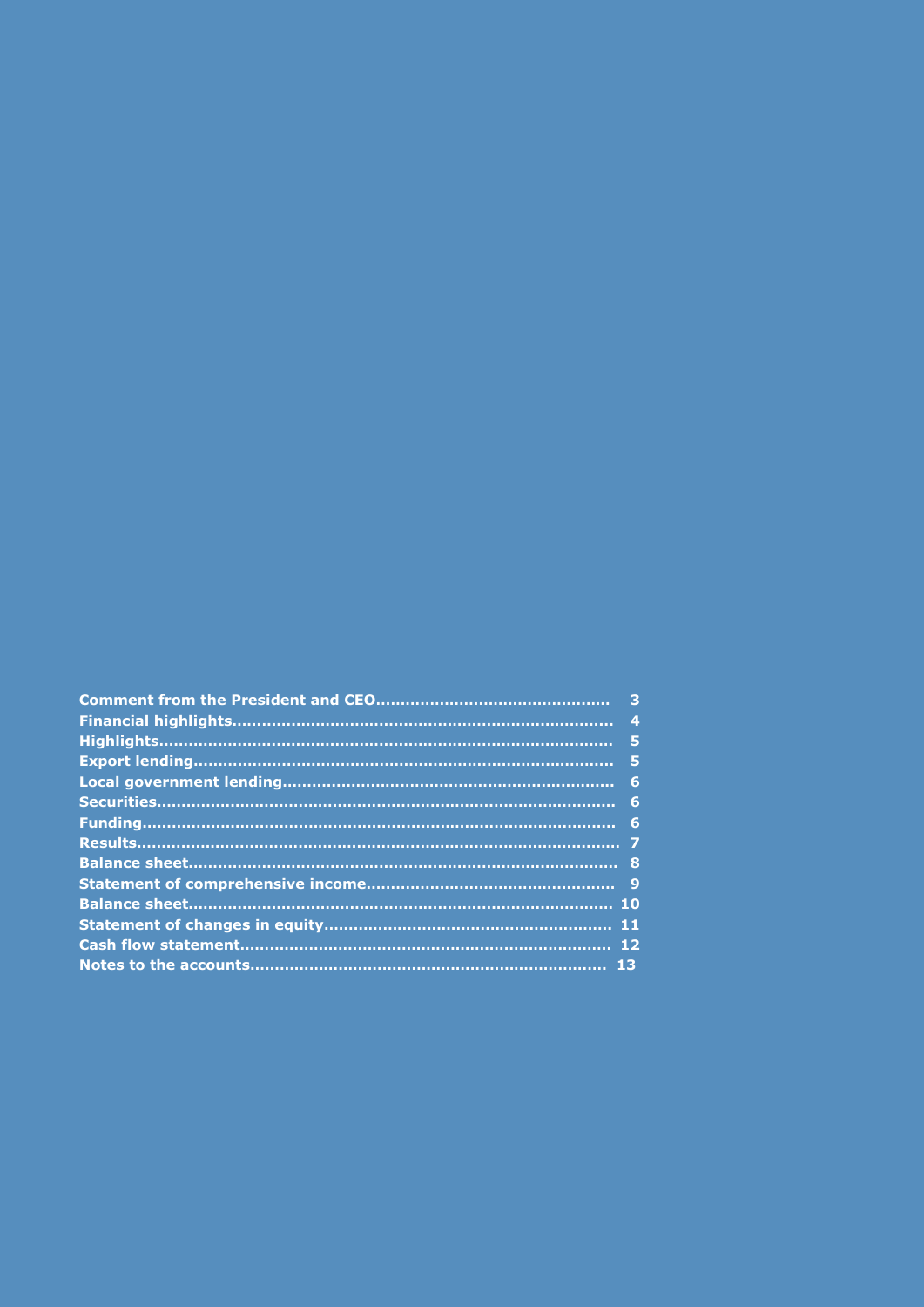

President and CEO Gisèle Marchand (photo: Sverre Chr. Jarlid)

## Underlying business operations remain strong

Eksportfinans" underlying business operations showed continued strong performance in the first quarter of 2011, with net interest income of NOK 386 million, compared to NOK 350 million for the first quarter in 2010. Eksportfinans had a total comprehensive income of NOK 52 million in the first quarter of 2011. Due to the reversal of previously recognized unrealized gains on Eksportfinans" debt, the comparative total comprehensive income was negative NOK 194 million in the first quarter of 2010.

#### Meeting global demands

Eksportfinans" order book for 2011 is lower than 2010 but still solid, and the volumes of exportrelated loans remain relatively high. A substantial amount of the order book is related to projects within oil and gas in Brazil and to the Norwegian maritime industry. In the past two to three years Brazil has played a significant role in intensifying the volume of Norwegian deliveries of oil drilling packages and other equipment, and Eksportfinans has participated with financing for a number of these projects. Other areas where Eksportfinans experiences strong indications of increased demand for Norwegian oil expertise and services are West-Africa, India and the Gulf of Mexico.

We also experienced an increased level of new loan applications in the first quarter of 2011. This may indicate a higher level of activity within Eksportfinans' customer base and a general positive development in Norwegian export industries.

We are pleased to announce that Eksportfinans recently was awarded two "Deal of the Year 2010" prizes. Both awards were given for large projects within the category of export credits. The awards were given by the Marine Money Magazine for the Pacific Drilling transaction and the OSX Leasing 1 transaction. This is an important indication of Eksportfinans being an attractive financial business partner for the industry and co-operating financial institutions both in Norway and internationally. For more information, see [www.eksportfinans.no.](http://www.eksportfinans.no/)

#### Tragic events in Japan

Eksportfinans has been saddened by the tragic events in Japan in March. The Japanese market is one to which Eksportfinans feels close with relationships built up over the last 25 years. In solidarity for the victims of the tsunami and earthquake, Eksportfinans has initiated a fundraiser among its employees and the company has given double the amount of each individual contribution.

#### Changes in management

In the first quarter of 2011, certain changes have been made in the management and in the board of directors. Carine Lindman has been appointed new EVP and Director of the legal department in Eksportfinans and will replace the current EVP and Director of the legal department, Jens Feiring, who reaches the retirement age for this position in the autumn of 2011. Carine Lindman will commence in September 2011.

Gisèle Marchand President and CEO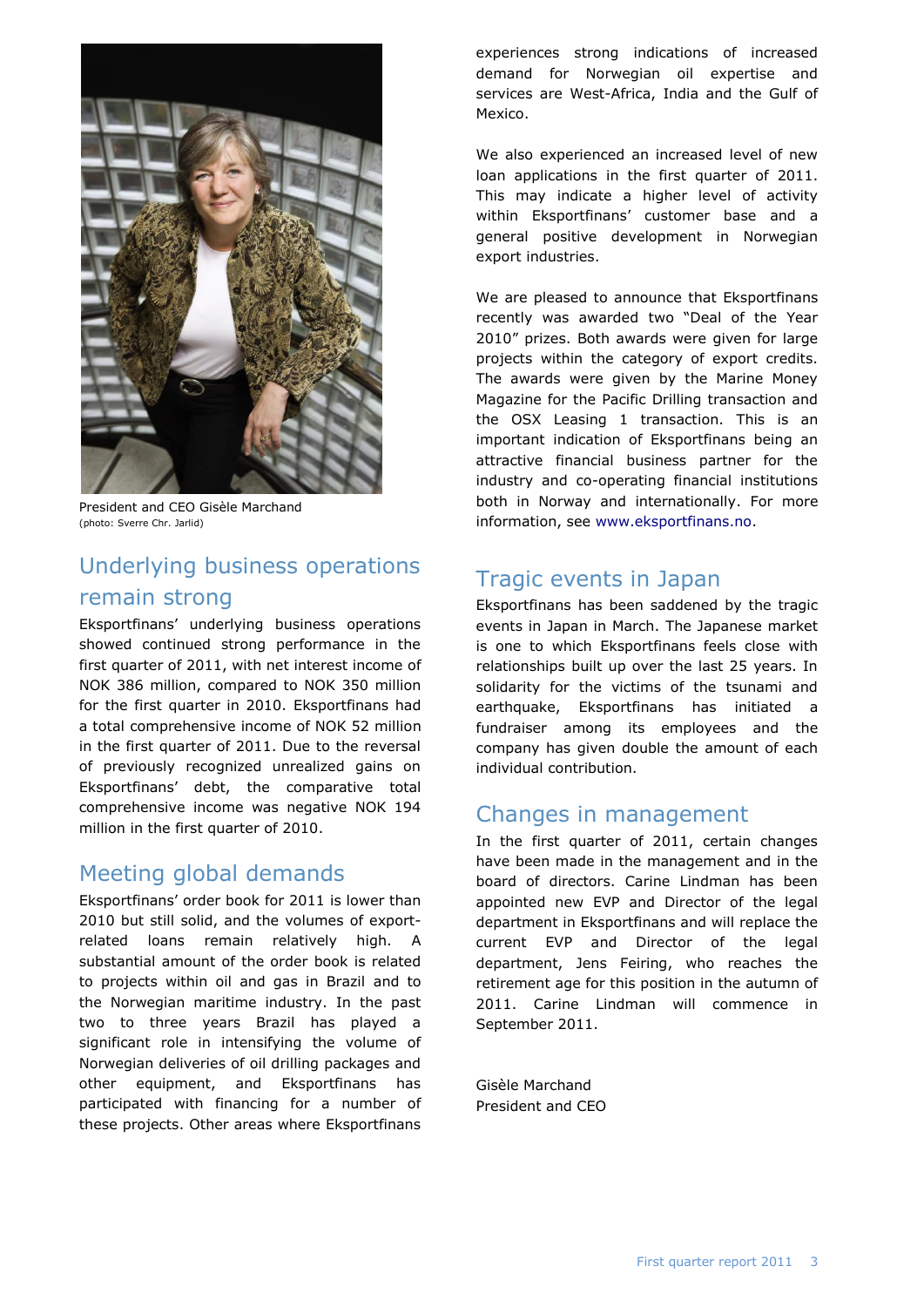# Financial highlights

Figures are unaudited.

|                                                         | First quarter |             |
|---------------------------------------------------------|---------------|-------------|
| (NOK million)                                           | 2011          | 2010        |
|                                                         |               |             |
| Net interest income                                     | 386           | 350         |
| Profit/(loss) for the period from continuing operations | 52            | (194)       |
| Total comprehensive income for the period               | 52            | (194)       |
| Return on equity $1*$ )                                 | $4.0 \%$      | $(14.6\% )$ |
| 2*)<br>Net return on average assets and liabilities     | 0.70%         | 0.61%       |
| Net operating expenses/average assets $3^{(*)}$         | $0.09\%$      | $0.08\%$    |
|                                                         |               |             |
| Total assets                                            | 211,695       | 233,364     |
| Loans outstanding $4)$                                  | 118,638       | 120,487     |
| New loans disbursed                                     | 7,108         | 3,717       |
| New bond debt issued                                    | 12,644        | 25,996      |
| 5)<br>Public sector borrowers/guarantors                | 35.7%         | 27.0%       |
| Capital adequacy                                        | 17.7 %        | 13.2 %      |
|                                                         |               |             |
| Exchange rate NOK/USD <sup>6)</sup>                     | 5.5135        | 5.9826      |
|                                                         |               |             |

\*) Quarterly figures are annualized.

#### **Definitions**

- 1. Return on equity: Total comprehensive income for the period/average equity (average of opening and closing balance).
- 2. Net return on average assets and liabilities: The difference between net interest income/average interest generating assets and net interest expense/average interest bearing liabilities (average of daily calculations for the period).
- 3. Net operating expenses/average assets: Net operating expenses (administrative and operating expenses + depreciation - other income)/average assets (average of opening and closing balance).
- 4. Total loans outstanding: Consists of loans due from customers and part of loans due from credit institutions in the balance sheet. Accrued interest and unrealized gains/(losses) are not included, see note 4, 5 and 6 to the accompanying financial statements.
- 5. The ratio of public sector loans (municipalities, counties and Norwegian and foreign central government, including the Norwegian Guarantee Institute for Export Credits (GIEK) as borrowers or guarantors) to total lending.
- 6. Exchange rate at balance sheet date.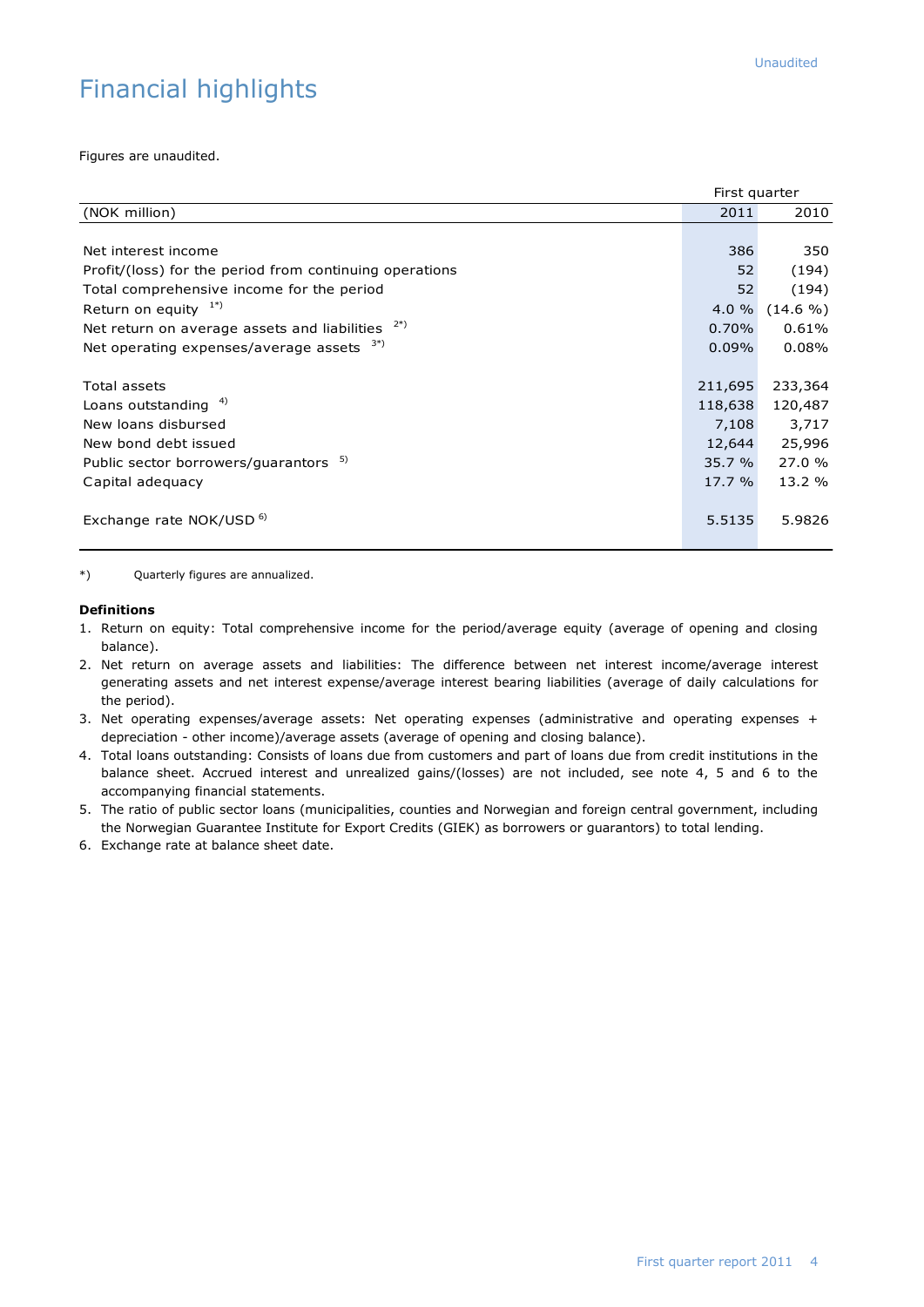# **Highlights**

#### **First quarter 2011**

Eksportfinans had a total comprehensive income of NOK 52 million in the first quarter of 2011. The comparative total comprehensive income was negative NOK 194 million in the first quarter of 2010.

The underlying business operations showed continued good performance in the first quarter of 2011. Net interest income was NOK 386 million, compared to NOK 350 million for the first quarter of 2010.

Net profit excluding unrealized gains and losses (as explained under the section "Results") was NOK 241 million in the first quarter of 2011, compared to NOK 226 million in the corresponding period in 2010.

The core capital adequacy ratio at March 31, 2011 was 13.0 percent, compared with 9.5 percent at the end of first quarter 2010 and 12.7 percent at December 31, 2010.

In the first three months of 2011, Eksportfinans was active in the private placement markets. In addition the company issued a CHF 150 million, 10 year transaction in the first quarter.

Total assets amounted to NOK 212 billion at March 31, 2011, compared to NOK 233 billion at March 31, 2010 and NOK 216 billion at December 31, 2010. The reduction since year end was mainly due to the continued run-off of each of the municipality lending portfolio, and the PHA portfolio.

#### **Regulatory framework**

With effect from January 1, 2011, new regulations concerning calculation of exposures to one single client were introduced by the Norwegian Ministry of Finance. The single most important change was that the 20% risk weighting for exposures to banks was discontinued. The maximum allowed exposure, equaling 25 percent of the reporting institution"s risk capital, applies under the new provisions. Under the previous rules for calculating and reporting large exposures Eksportfinans applied risk weighting to loans with borrowers that were secured by "on demand" guarantees with 20 percent.

In such situations, Eksportfinans reported

exposures to the borrower up to the maximum 25 percent and excess exposures, if any, was reported as exposure towards the guaranteeing bank. That meant that maximum exposure to a single client (borrower and guaranteeing bank) equaled NOK 7.1 billion based on Eksportfinans" risk capital as of December 31, 2010 (NOK 6.9 billion as of March 31, 2011). The new provisions for large exposures are the same as the prevailing provisions applicable in the European Union (Directive 2006/48/EU) , which does not permit such risk weighting and entail that the maximum exposure to borrower and guaranteeing banks are approximately NOK 1.4 billion based on Eksportfinans' risk capital as of December 31, 2010 (NOK 1.4 billion as of March 31, 2011) and leave little or no authority for Norwegian supervisory authorities to make exemptions. The new provisions are detrimental to Eksportfinans' business concept.

Eksportfinans was granted a transitional period ending December 31, 2011, during which it can continue to use the reporting standards for large exposures that were in effect in 2010. During the transitional period the Norwegian Ministry of Finance will consider how Eksportfinans shall adopt the new provisions. Eksportfinans is in dialog with the authorities for a sustainable solution. However, there can be no assurance that the result of the Ministry of Finance"s consideration will not be disadvantageous to Eksportfinans' business activities.

## Export lending

New disbursements were NOK 7.1 billion in the first quarter of 2011, compared to NOK 3.7 billion for the corresponding period in 2010. The volume of outstanding export loans was NOK 99.4 billion at March 31, 2011 compared to NOK 84.0 billion at March 31, 2010 and NOK 99.8 billion at December 31, 2010.

The volume of new loan disbursements was mainly related to contract financing of shipbuilding, ship equipment and offshore oil and gas projects, and primarily a result of contracts entered into in the preceding 2 – 3 years.

New disbursements under the governmentsupported export financing scheme was NOK 1.1 billion at March 31, 2011, the same as in the corresponding period in 2010.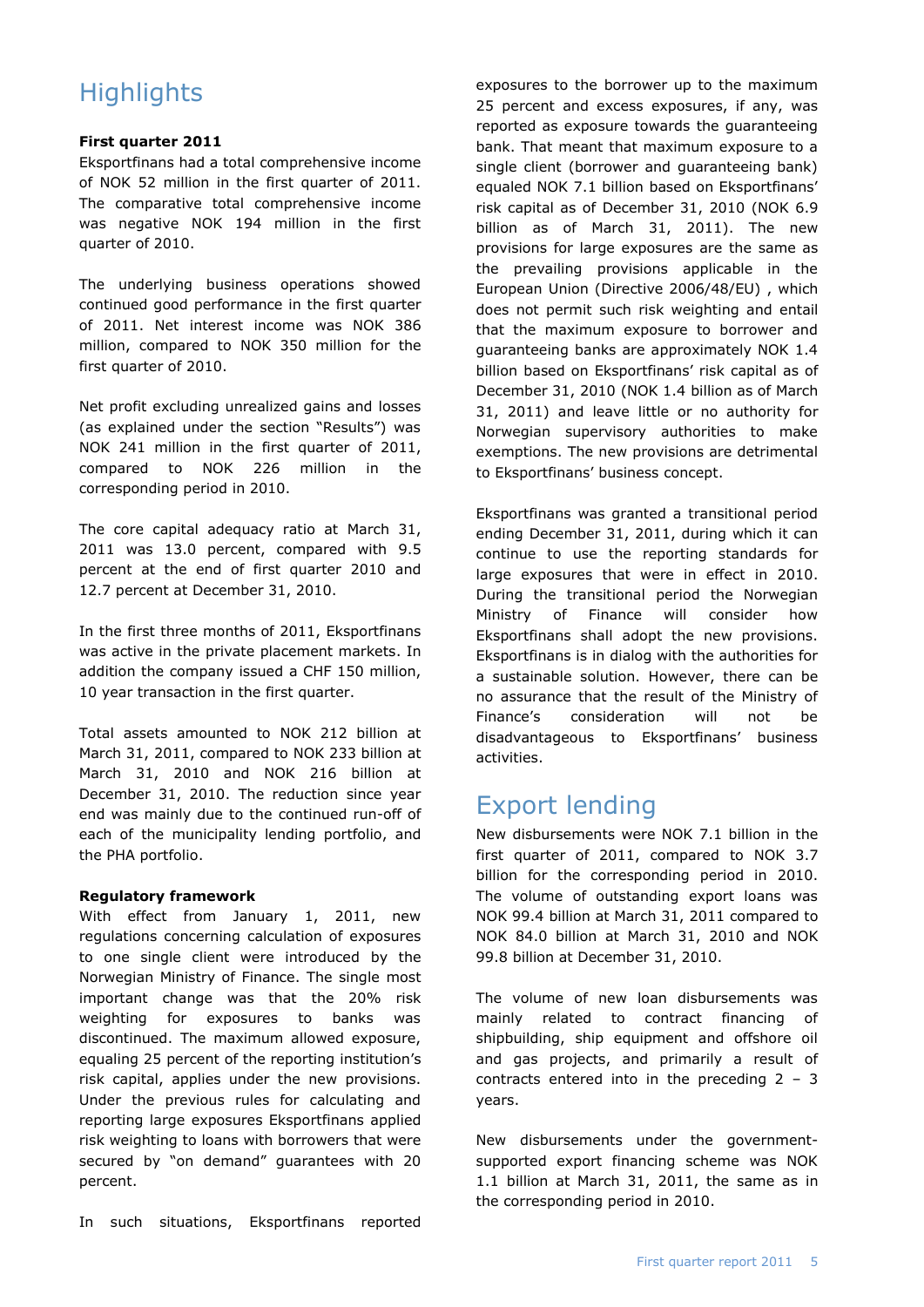The volume of Eksportfinans' order book for export-related loans is still solid. The probability adjusted order book was approximately NOK 25 billion at March 31, 2011. Approximately NOK 24 billion of this was contract financing. By comparison, the probability adjusted order book was NOK 37 billion at the end of the first quarter of 2010, approximately NOK 33 billion of which was contract financing.

Eksportfinans received a large number of new loan applications during the first quarter 2011.The number of loan applications received indicates a higher volume of activity among Eksportfinans" customer base. However, the volume of materialized lending will depend on the number of projects being realized going forward.

## Local government lending

After the sale of Kommunekreditt Norge AS in June 2009, Eksportfinans has provided financing to KLP Kreditt AS (formerly Kommunekreditt Norge AS) through a loan of NOK 34.4 billion with security in the underlying lending portfolio. This financing is contractually set to be repaid in eight equal, quarterly amounts. The first installment was paid in December 2009, and the last installment is scheduled for payment in September 2011. Eksportfinans' total involvement in local government lending (both direct lending to municipalities and the credit provided to KLP) totaled NOK 19.2 billion at March 31, 2011, compared to NOK 36.5 billion at March 31, 2010 and NOK 23.5 billion at December 31, 2010.

#### **Securities**

The total securities portfolio was NOK 64 billion at March 31, 2011, compared to NOK 74 billion at March 31, 2010 and NOK 68 billion at December 31, 2010.

The securities portfolio consists of two different portfolios. One is the subject of a Portfolio Hedge Agreement with Eksportfinans shareholders since February 29, 2008 (the PHA portfolio), and the other portfolio is maintained for the purpose of liquidity (referred to herein as the "liquidity reserve portfolio").

The fair value of the PHA portfolio was NOK 32 billion at March 31, 2011, compared to NOK 48 billion at March 31, 2010 and NOK 36 billion at year-end 2010. The PHA portfolio will largely be run off to maturity. See Note 14 to the accompanying unaudited financial statements and the most recent annual report on Form 20F for further information about the Portfolio Hedge Agreement.

The uncertainty in the international capital markets has led to relatively high credit spreads in 2010 and continuing into 2011. This has led to relatively high net interest income from the liquidity reserve portfolio also in the first quarter of 2011. Eksportfinans expects this situation to be temporary. The fair value of the liquidity reserve portfolio was NOK 32 billion at March 31, 2011, compared to NOK 26 billion at March 31, 2010 and NOK 32 billion at December 31, 2010.

## Funding

Total new funding in the first quarter of 2011 amounted to NOK 12.6 billion through 137 individual bond issues compared to NOK 26 billion and 197 bond issues in the first quarter of 2010. Eksportfinans has a smaller funding requirement for 2011 and has, therefore, reduced issuance in the first quarter of this year.

The majority of funding in the first quarter has come from the private placement markets in Japan and the USA. Eksportfinans returned to the Swiss market with a CHF 150 million 10 year transaction in January.

Eksportfinans has seen a reduced flow from Japan following the tragic events there in March and as a consequence has increased the volume of funding in other markets, primarily the USA. At the end of the first quarter, the company issued a USD 500 million 2 year Floating Rate Note transaction to investors globally.

Eksportfinans continues its marketing activities visiting investors in Asia, Middle East, Scandinavia, USA and Africa in the first quarter.

#### **Results**

#### **Net interest income**

Net interest income was NOK 386 million in the first quarter of 2011. This was NOK 36 million higher than the corresponding period in 2010. The main reason for the higher net interest income in 2011 is due to higher interest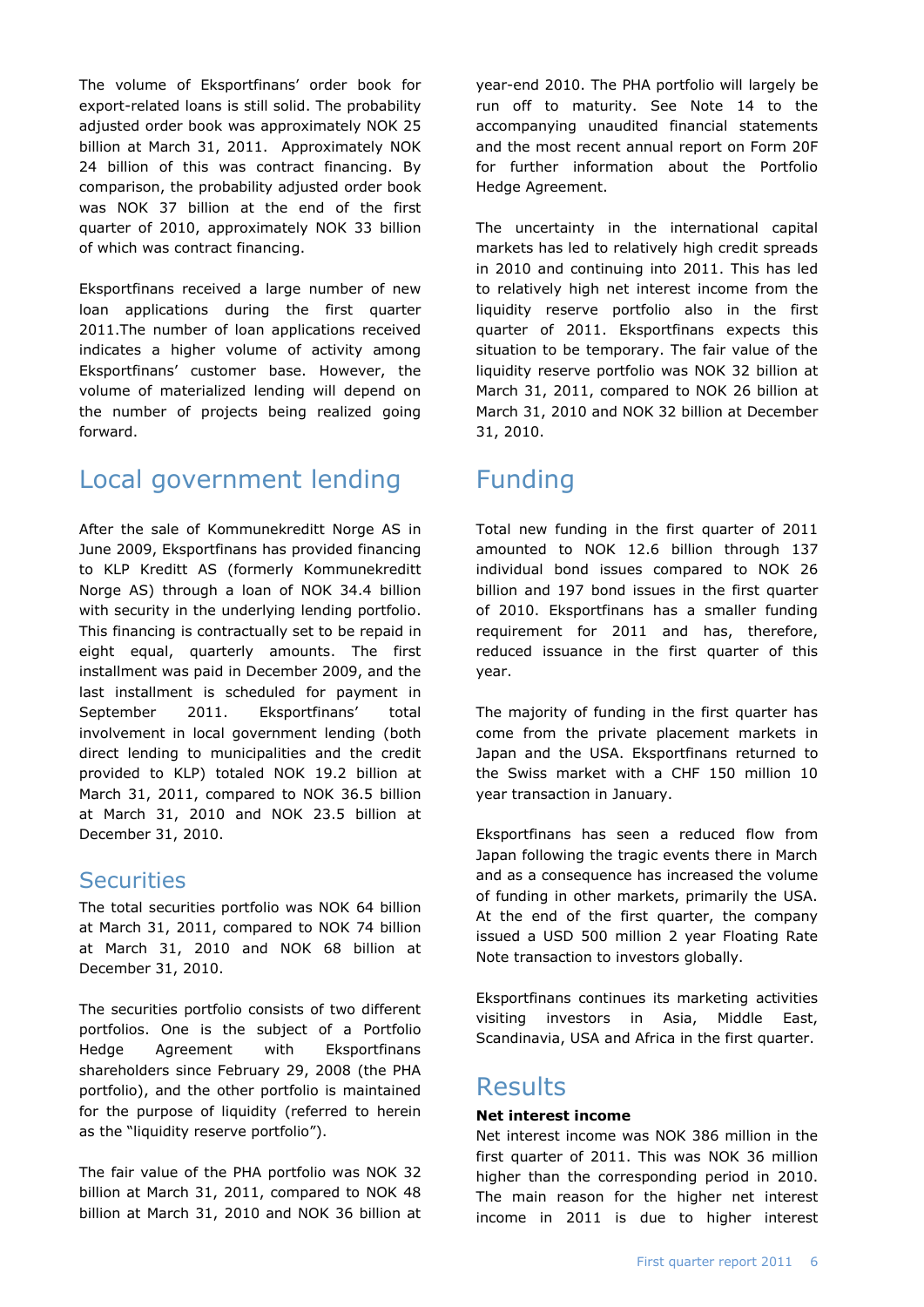margins on lending and the liquidity reserve portfolio.

The net return on average assets and liabilities (see financial highlights on page 4) was 0.70 percent in the first quarter of 2011, compared to 0.61 percent in the corresponding period of 2010.

#### **Net other operating income**

Net other operating income was negative NOK 262 million in the first quarter of 2011 compared to negative NOK 570 million in the first quarter of 2010.

Volatility in the international capital markets continues to cause fluctuations in the fair value measurements of financial instruments. After the implementation of the Portfolio Hedge Agreement with Eksportfinans' shareholders on February 29, 2008, the fluctuations in the fair value of bond investments hedged by this agreement have been neutralized. Fluctuations in fair values in the accounts after that date have to a large extent been caused by changes in fair value on Eksportfinans' own debt and on loans. In the first quarter of 2011, unrealized losses on Eksportfinans' own debt amounted to NOK 511 million (see note 2 to the accompanying financial statements). Net of derivatives, this amount is an unrealized loss of NOK 311 million (see note 15 to the accompanying financial statements). Accumulated in the balance sheet, the unrealized gain on Eksportfinans" own debt, net of derivatives, is NOK 1.1 billion as of March 31, 2011. These unrealized gains on own debt will be reversed as unrealized losses in future periods following credit spread tightening and passage of time. The capital adequacy will not be affected by this effect in any material way.

In addition to net unrealized losses on Eksportfinans" own debt of NOK 311 million (net of derivatives), net other operating income in the first quarter of 2011 included an unrealized gain on loans, net of derivatives, of NOK 95 million (loss of NOK 65 million in the first quarter of 2010), an unrealized gain on bonds under the Portfolio Hedge Agreement of NOK 140 million (gain of NOK 175 million in the first quarter of 2010) and an unrealized loss of NOK 147 million on the Portfolio Hedge Agreement itself (loss of NOK 161 million in the first quarter of 2010). See note 2 and 15 to the accompanying financial statements for the

breakdown of these line items.

#### **Total operating expenses**

Total operating expenses amounted to NOK 52 million in the first quarter of 2011, an increase of NOK 2 million from the corresponding period in 2010. The cost base is stable. The key ratio of Net operating expenses in relation to average assets was 0.09 percent in the first quarter of 2011, up from 0.08 percent in the first quarter of 2010.

#### **Profit/(loss) for the period**

Total comprehensive income in the first quarter of 2011 was positive NOK 52 million, compared to negative NOK 194 million in the first quarter of 2010.

Return on equity was 4.0 percent in the first quarter of 2011, compared to negative 14.6 percent in the first quarter of 2010.

The non-IFRS measure of profit from continuing operations excluding unrealized gains and losses on financial instruments, and the corresponding return on equity, is shown in the table on page 8. These calculations may be of interest to investors because they assess the performance of the underlying business operations without the volatility caused by fair value fluctuations, including specifically the reversal of previously recognized unrealized gains on Eksportfinans' own debt.

Profit excluding unrealized gains and losses amounted to NOK 241 million in the first quarter of 2011. This was an increase of NOK 15 million compared to first quarter of 2010. The increase was mainly due to the higher net interest income.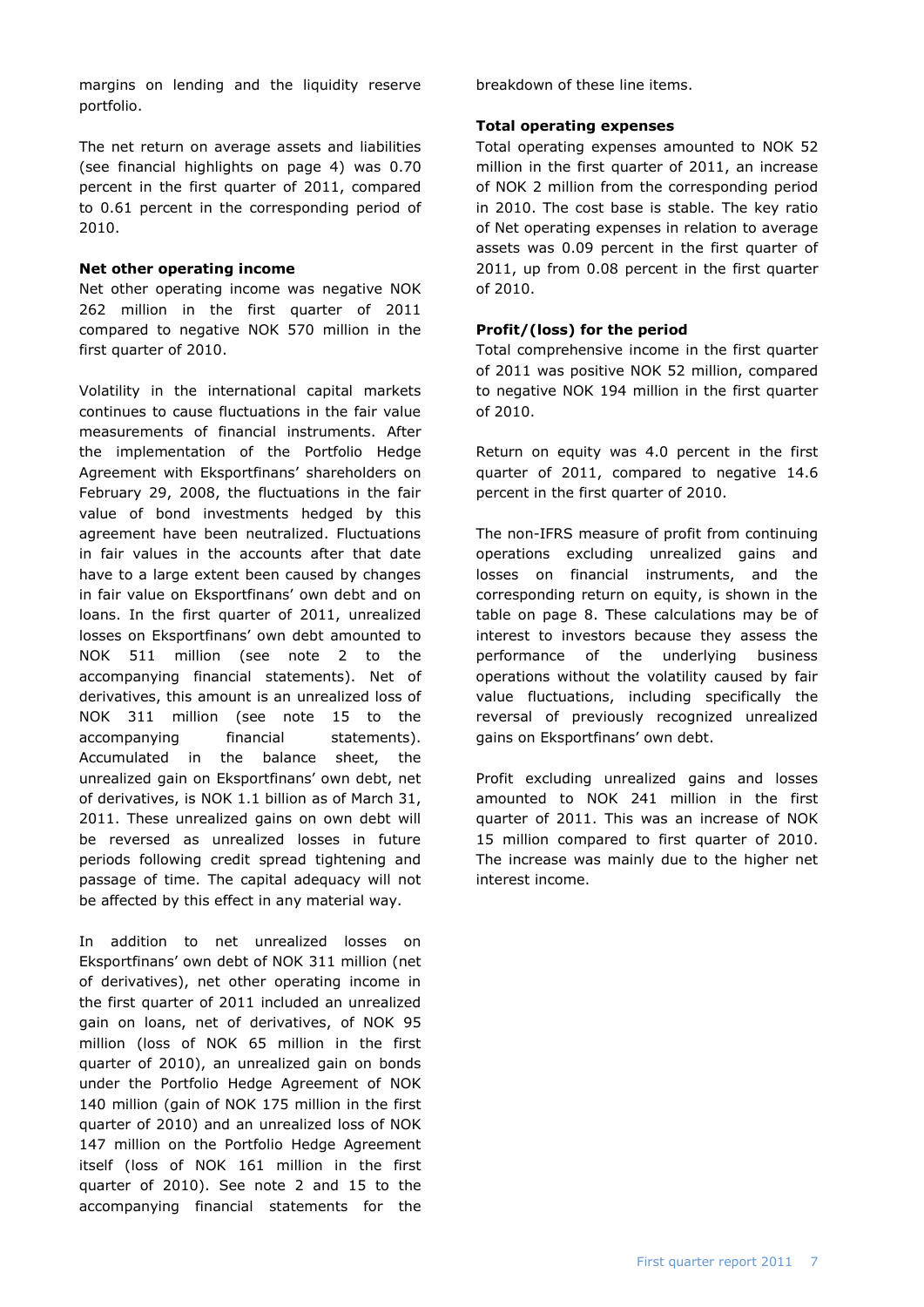|                                                                                                                                                                                             | First quarter |               |  |  |
|---------------------------------------------------------------------------------------------------------------------------------------------------------------------------------------------|---------------|---------------|--|--|
| (NOK million)                                                                                                                                                                               | 2011          | 2010          |  |  |
| Comprehensive                                                                                                                                                                               |               |               |  |  |
| income for the                                                                                                                                                                              |               |               |  |  |
| period in accordance with IFRS                                                                                                                                                              | 52            | (194)         |  |  |
| Net unrealized losses/(gains)                                                                                                                                                               | 265           | 583           |  |  |
| Unrealized<br>gains/(losses)<br>related to Iceland <sup>1)</sup>                                                                                                                            | (3)           | o             |  |  |
| Tax-effect <sup>2)</sup>                                                                                                                                                                    | (73)          | (163)         |  |  |
| Non-IFRS profit<br>for the period from<br>continuing operations<br>excluding unrealized gains/(losses)<br>on                                                                                |               |               |  |  |
| financial instruments                                                                                                                                                                       |               |               |  |  |
| at fair value<br>Return on equity<br>based on profit<br>for the period from<br>continuing operations excluding<br>unrealized gains/(losses) on<br>financial instruments<br>at fair value 3) | 241<br>18.8 % | 226<br>18.9 % |  |  |
|                                                                                                                                                                                             |               |               |  |  |

1) Reversal of previously recognized loss (at exchange rates applicable at March 31, 2011)

2) 28 percent of the unrealized items above

3) Return on equity: Profit for the period/average equity adjusted for proposed not distributed dividends.

### Balance sheet

Total assets amounted to NOK 212 billion at March 31, 2011, compared to NOK 233 billion at March 31, 2010, and NOK 216 billion at December 31, 2010.

Debt incurred by issuing commercial paper and bonds was NOK 182 billion at March 31, 2011. The corresponding figure at March 31, 2010 was NOK 206 billion and NOK 186 billion at December 31, 2010.

The capital adequacy ratio was 17.7 percent at March 31, 2011, compared to 13.2 percent at March 31, 2010 and 17.6 percent at December 31, 2010. The core capital adequacy ratio was 13.0 percent at March 31, 2011, compared to 9.5 percent at March 31, 2010 and 12.7 percent at December 31, 2010.

On April 7, 2011, the Annual General Meeting formally approved the Board's proposed ordinary dividend of NOK 500 million, and preference share dividend of NOK 126 million, both related to the fiscal year 2010. The dividend was disbursed to Eksportfinans" owners in April. Simultaneously, Christian Berg, President and CEO of Hafslund was appointed

new member of the board in Eksportfinans. He succeeds board member Tor Bergstrøm.

Oslo, May 10, 2011 EKSPORTFINANS ASA The Board of Directors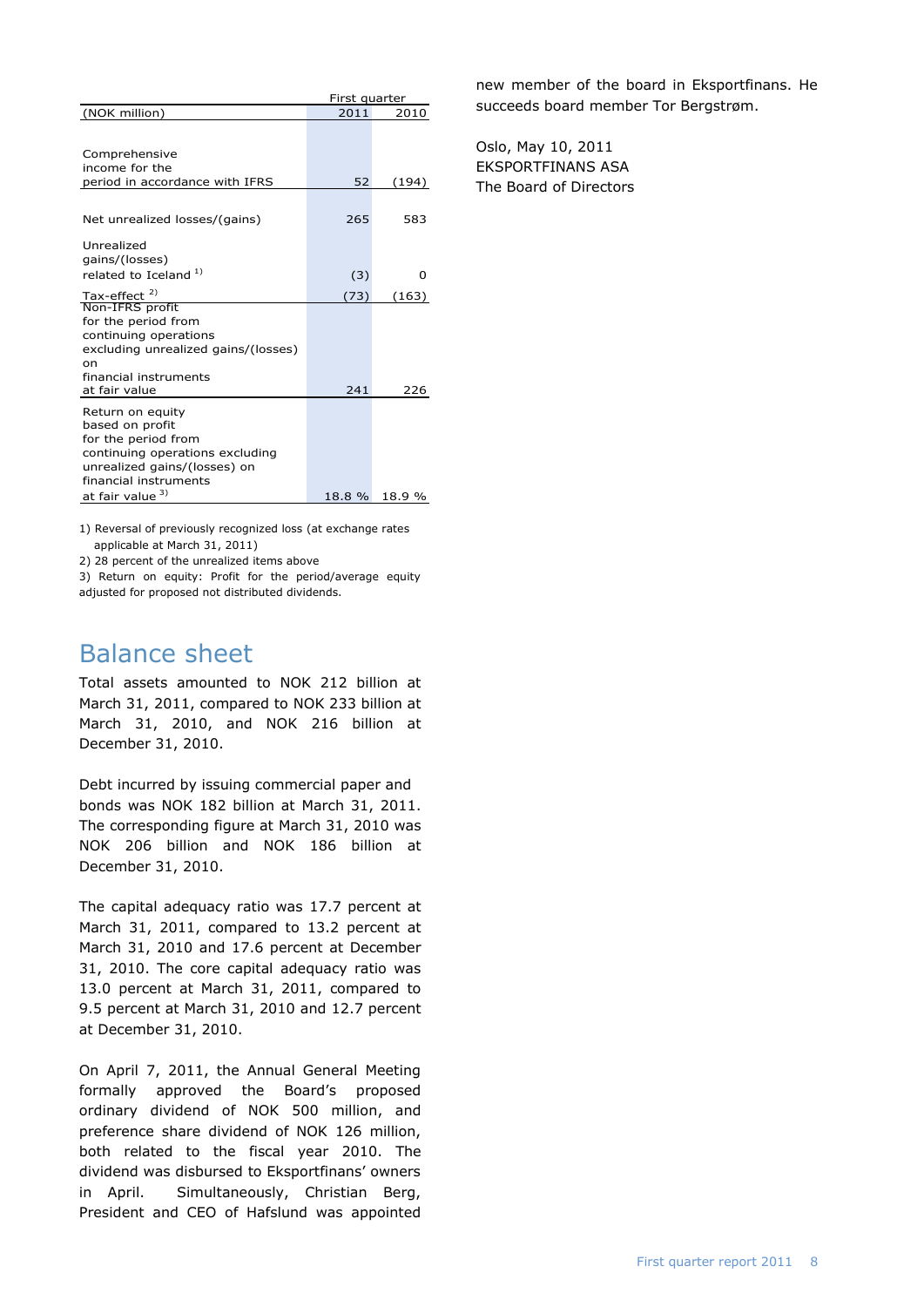# Condensed statement of comprehensive income

Figures are unaudited.

| First quarter                                             |       |          |             |
|-----------------------------------------------------------|-------|----------|-------------|
| (NOK million)                                             | 2011  | 2010     | <b>Note</b> |
| Interest and related income                               | 1,369 | 1,387    |             |
| Interest and related expenses                             | 983   | 1,037    |             |
| <b>Net interest income</b>                                | 386   | 350      |             |
| Commissions and income related to banking services        | 0     | 1        |             |
|                                                           |       |          |             |
| Commissions and expenses related to banking services      | 1     | 2        |             |
| Net gains/(losses) on financial instruments at fair value | (263) | (571)    | 2, 15       |
| Other income                                              | 2     | 2        |             |
| Net other operating income                                | (262) | (570)    |             |
| <b>Total operating income</b>                             | 124   | (220)    |             |
| Salaries and other administrative expenses                | 45    | 40       |             |
| Depreciation                                              | 4     | 6        |             |
| Other expenses                                            | 3     | 4        |             |
| Impairment charges on loans at amortized cost             | 0     | $\Omega$ |             |
| <b>Total operating expenses</b>                           | 52    | 50       |             |
| Pre-tax operating profit/(loss)                           | 72    | (270)    |             |
|                                                           |       |          |             |
| Taxes                                                     | 20    | (76)     |             |
| Profit/(loss) for the period                              | 52    | (194)    |             |
| Other comprehensive income                                | 0     | 0        |             |
| <b>Total comprehensive income</b>                         | 52    | (194)    |             |

The accompanying notes are an integral part of these condensed financial statements.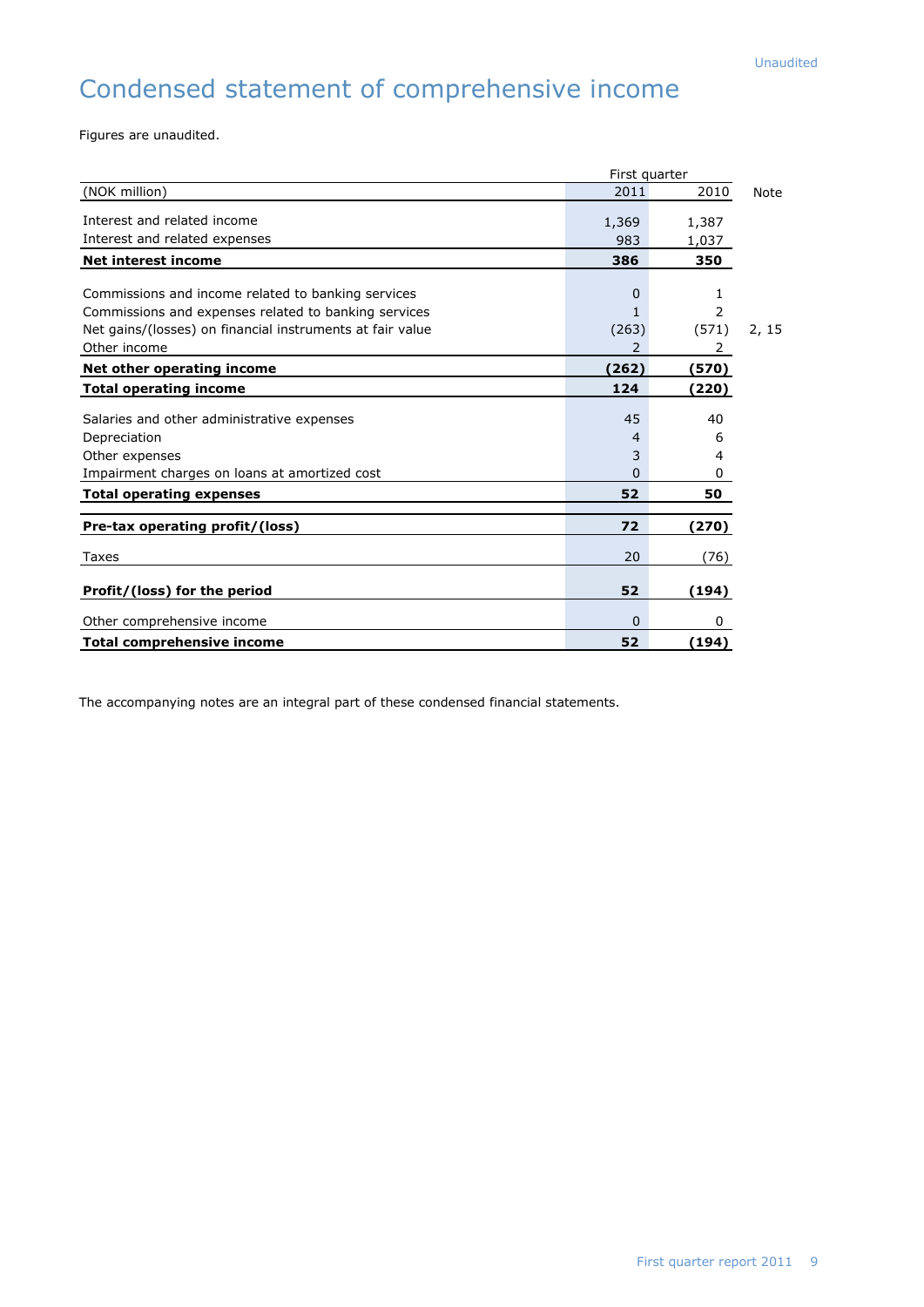# Condensed balance sheet

Figures for interim periods are unaudited.

| (NOK million)                                     | 31/03/11 | 31/12/10 | 31/03/10 | Note    |
|---------------------------------------------------|----------|----------|----------|---------|
| Loans due from credit institutions 1)             | 43,284   | 43,014   | 71,193   | 4, 6, 7 |
| Loans due from customers <sup>2)</sup>            | 85,200   | 85,095   | 69,554   | 5, 6, 7 |
| Securities                                        | 64,095   | 67,921   | 73,808   | 8       |
| Financial derivatives                             | 12,271   | 15,403   | 15,830   |         |
| Deferred tax asset                                | 118      | 44       | 6        |         |
| Intangible assets                                 | 24       | 20       | 24       |         |
| Fixed assets and investment property              | 204      | 205      | 205      | 9       |
| Other assets                                      | 6,499    | 3,847    | 2,744    | 10      |
| <b>Total assets</b>                               | 211,695  | 215,549  | 233,364  |         |
|                                                   |          |          |          |         |
| Deposits by credit institutions                   | 43       | 45       | 43       |         |
| Borrowings through the issue of securities        | 181,847  | 186,402  | 206,020  | 11      |
| Financial derivatives                             | 15,735   | 14,247   | 14,271   |         |
| Taxes payable                                     | 432      | 373      | 124      |         |
| Other liabilities                                 | 6,385    | 7,174    | 5,640    | 12      |
| Accrued expenses and provisions                   | 101      | 96       | 93       |         |
| Subordinated debt                                 | 1,511    | 1,639    | 1,546    |         |
| Capital contribution securities                   | 434      | 417      | 414      |         |
| <b>Total liabilities</b>                          | 206,488  | 210,393  | 228,151  |         |
|                                                   |          |          |          |         |
| Share capital                                     | 2,771    | 2,771    | 2,771    |         |
| Share premium reserve                             | 177      | 177      | 177      |         |
| Reserve for unrealized gains                      | 71       | 71       | 403      |         |
| Other equity                                      | 2,137    | 2,137    | 2,057    |         |
| Comprehensive income for the period               | 52       | 0        | (194)    |         |
| <b>Total shareholders' equity</b>                 | 5,207    | 5,156    | 5,213    |         |
| <b>Total liabilities and shareholders' equity</b> | 211,695  | 215,549  | 233,364  |         |

The accompanying notes are an integral part of these condensed financial statements.

<sup>1)</sup> Of NOK 43,284 million at March 31, 2011, NOK 34,121 million is measured at fair value through profit or loss and NOK 9,163 million is measured at amortized cost. Of NOK 43,014 million at December 31, 2010, NOK 29,811 million is measured at fair value through profit or loss and NOK 13,203 million is measured at amortized cost. Of NOK 71,193 million at March 31, 2010, NOK 44,925 million is measured at fair value through profit or loss and NOK 26,268 million is measured at amortized cost.

<sup>2)</sup> Of NOK 85,200 million at March 31, 2011, NOK 50,198 million is measured at fair value through profit or loss and NOK 35,002 million is measured at amortized cost. Of NOK 85,095 million at December 31, 2010, NOK 49,205 million is measured at fair value through profit or loss and NOK 35,890 million is measured at amortized cost. Of NOK 69,554 million at March 31, 2010, NOK 30,050 million is measured at fair value through profit or loss and NOK 39,504 million is measured at amortized cost.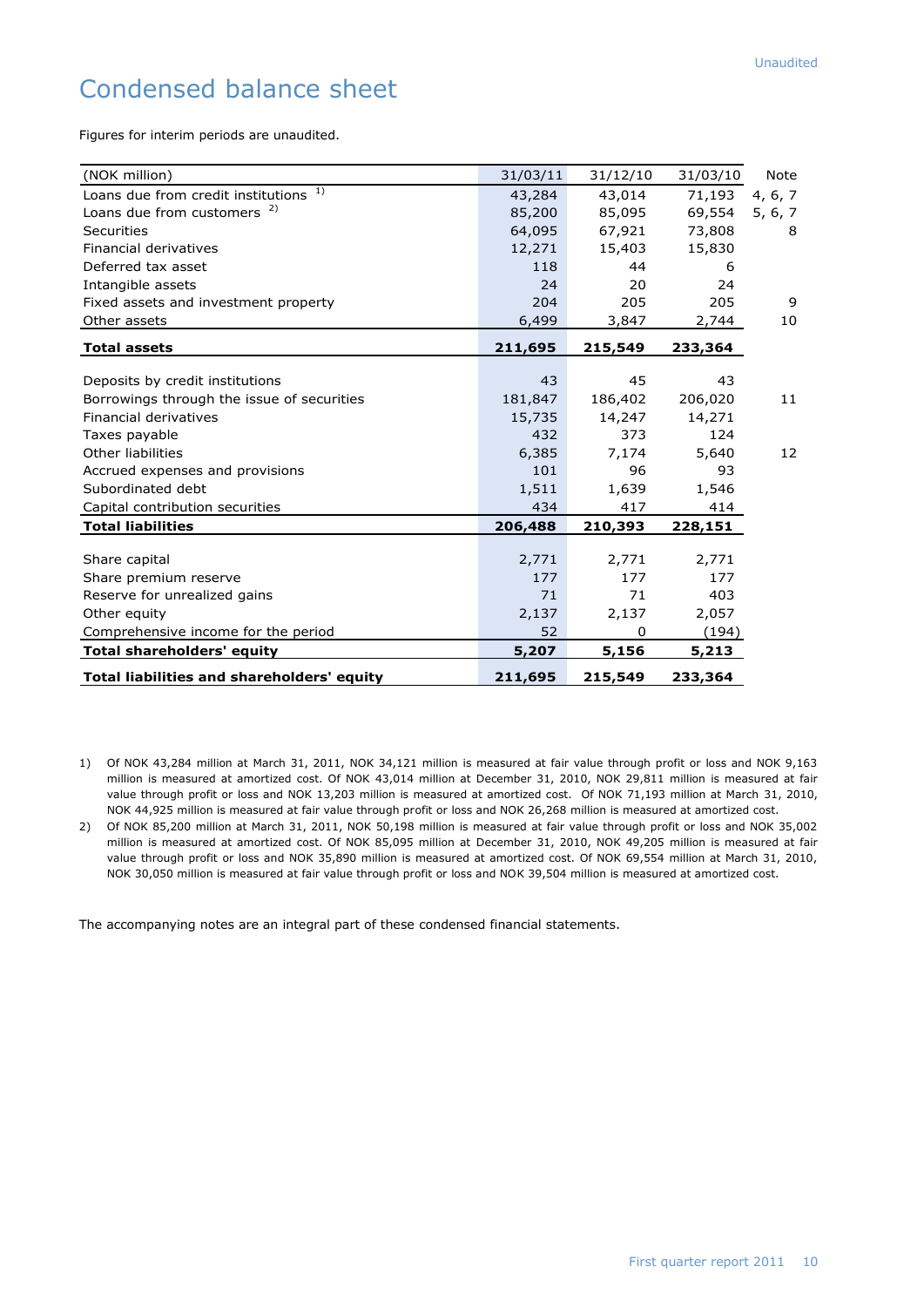# Condensed statement of changes in equity

Figures for interim periods are unaudited.

|                           |                 | Share                 | Reserve      |            | Compre-    |        |
|---------------------------|-----------------|-----------------------|--------------|------------|------------|--------|
|                           | Share           | premium               | unrealized   | Other      | hensive    | Total  |
| (NOK million)             | capital $^{1)}$ | reserve <sup>1)</sup> | gains $1, 2$ | equity $2$ | income $2$ | equity |
|                           |                 |                       |              |            |            |        |
| Equity at January 1, 2010 | 2,771           | 177                   | 403          | 2,057      | 0          | 5,408  |
|                           |                 |                       |              |            |            |        |
| Total comprehensive       |                 |                       |              |            |            |        |
| income for the period     | 0               | 0                     | 0            | 0          | (194)      | (194)  |
|                           |                 |                       |              |            |            |        |
| Equity at March 31, 2010  | 2,771           | 177                   | 403          | 2,057      | (194)      | 5,213  |
|                           |                 |                       |              |            |            |        |
| Equity at January 1, 2011 | 2,771           | 177                   | 71           | 2,137      | 0          | 5,156  |
| Total comprehensive       |                 |                       |              |            |            |        |
|                           |                 |                       |              |            |            |        |
| income for the period     | 0               | 0                     | 0            | 0          | 52         | 52     |
| Dividends paid            | 0               | 0                     | O            | O          | 0          | 0      |
| Equity at March 31, 2011  | 2,771           | 177                   | 71           | 2,137      | 52         | 5,207  |

1) Restricted equity that cannot be paid out to the owners without a resolution to reduce the share capital in accordance with the Public Limited Companies Act under Norwegian law.

2) The allocation of income for the period between the reserve for unrealized gains and other equity is performed at year-end. Preliminary calculations based on the condensed interim financial statements as of March 31, 2011, show that if the allocation was performed at this date, it would have reduced the reserve for unrealized gains by NOK 7 million and increased other equity by NOK 59 million. The closing balances would have been NOK 63 million for the reserve for unrealized gains, and NOK 2,196 million for other equity.

The accompanying notes are an integral part of these condensed interim financial statements.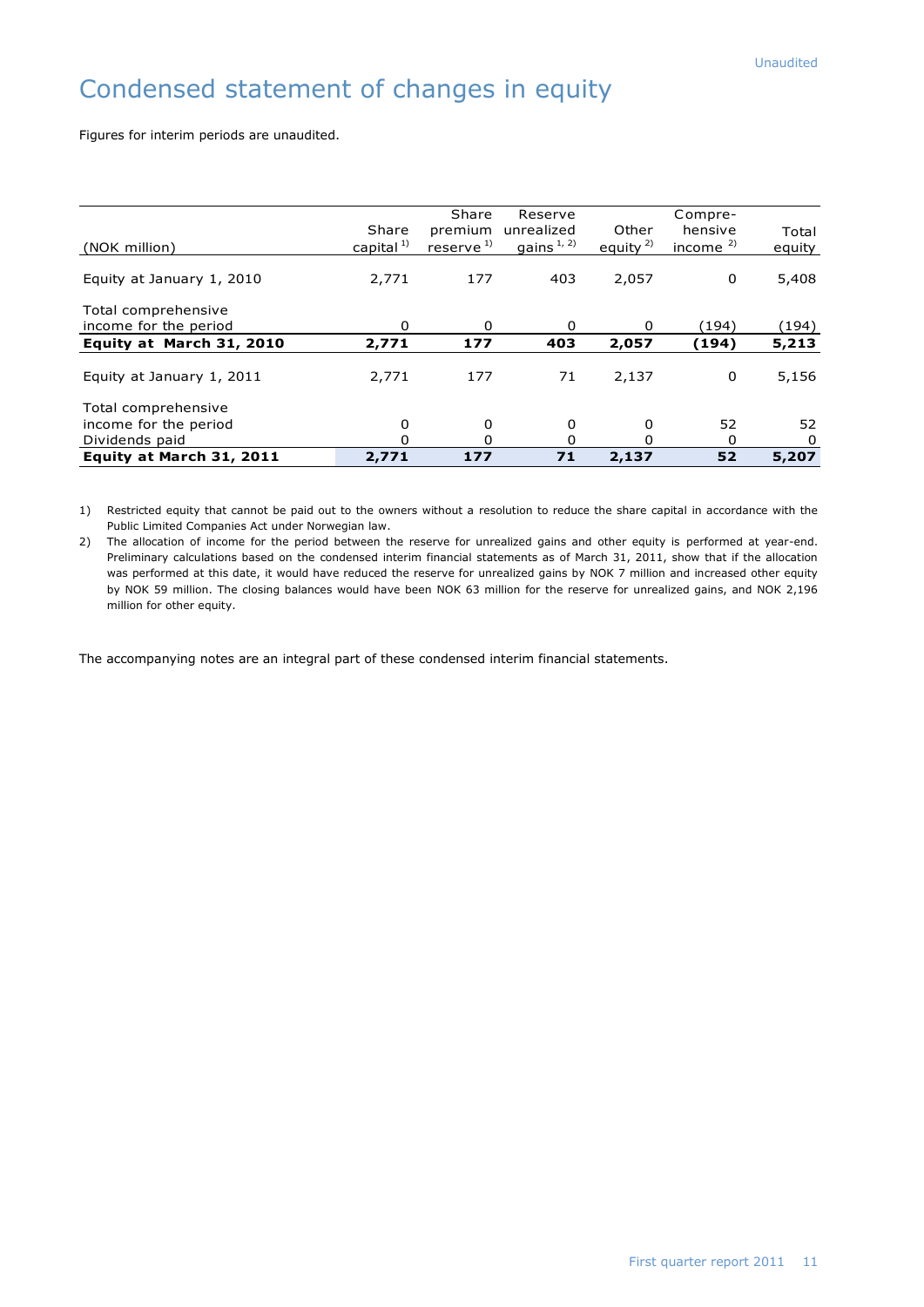# Condensed cash flow statement

Figures for interim periods are unaudited.

|                                                                     | First quarter |           |
|---------------------------------------------------------------------|---------------|-----------|
| (NOK million)                                                       | 2011          | 2010      |
| Pre-tax operating profit/(loss)<br>from continuing operations       | 72            | (270)     |
|                                                                     |               |           |
| Provided by operating activities:                                   |               |           |
| Accrual of contribution from the Norwegian government               | (100)         | (497)     |
| Unrealized losses (reversal of unrealized losses)                   |               |           |
| on financial instruments at fair value through profit or loss       | 265           | 583       |
| Depreciation                                                        | 4             | 6         |
| Disbursement of loans                                               | (7, 108)      | (3,717)   |
| Principal collected on loans                                        | 9,016         | 5,762     |
| Purchase of financial investments (trading)                         | (10, 761)     | (7, 867)  |
| Proceeds from sale or redemption of financial investments (trading) | 11,288        | 6,598     |
| Contribution paid by the Norwegian government                       | 382           | 332       |
| Taxes paid                                                          | (37)          | (37)      |
| Changes in:                                                         |               |           |
| Accrued interest receivable                                         | (715)         | (2,871)   |
| Other receivables                                                   | (3,091)       | 1,250     |
| Accrued expenses and other liabilities                              | 186           | 3,162     |
| Net cash flow from operating activities                             | (599)         | 2,434     |
| Purchase of financial investments                                   | (774)         | 0         |
| Proceeds from sale or redemption of financial investments           | 2,576         | 3,653     |
| Net cashflow from financial derivatives                             | (1,929)       | 3,144     |
| Purchases of fixed assets                                           | (7)           | (1)       |
| Net cash flow from investing activities                             | (134)         | 6,796     |
| Change in debt to credit institutions                               | $\mathbf{1}$  | 3         |
| Proceeds from issuance of commercial paper debt                     | 55,420        | 72,405    |
| Repayments of commercial paper debt                                 | (49,605)      | (82, 466) |
| Proceeds from issuance of bond debt                                 | 12,644        | 25,996    |
| Principal payments on bond debt                                     | (12, 890)     | (13, 379) |
| Net cash flow from financing activities                             | 5,570         | 2,559     |
| Net change in cash and cash equivalents <sup>1)</sup>               | 4,837         | 11,789    |
| Cash and cash equivalents at beginning of period                    | 3,932         | 4,523     |
| Effect of exchange rates on cash and cash equivalents               | (176)         | 88        |
| Cash and cash equivalents $1$ at end of period                      | 8,593         | 16,400    |

1) Cash equivalents are defined as bank deposits with maturity less than 3 months.

The accompanying notes are an integral part of these condensed interim financial statements.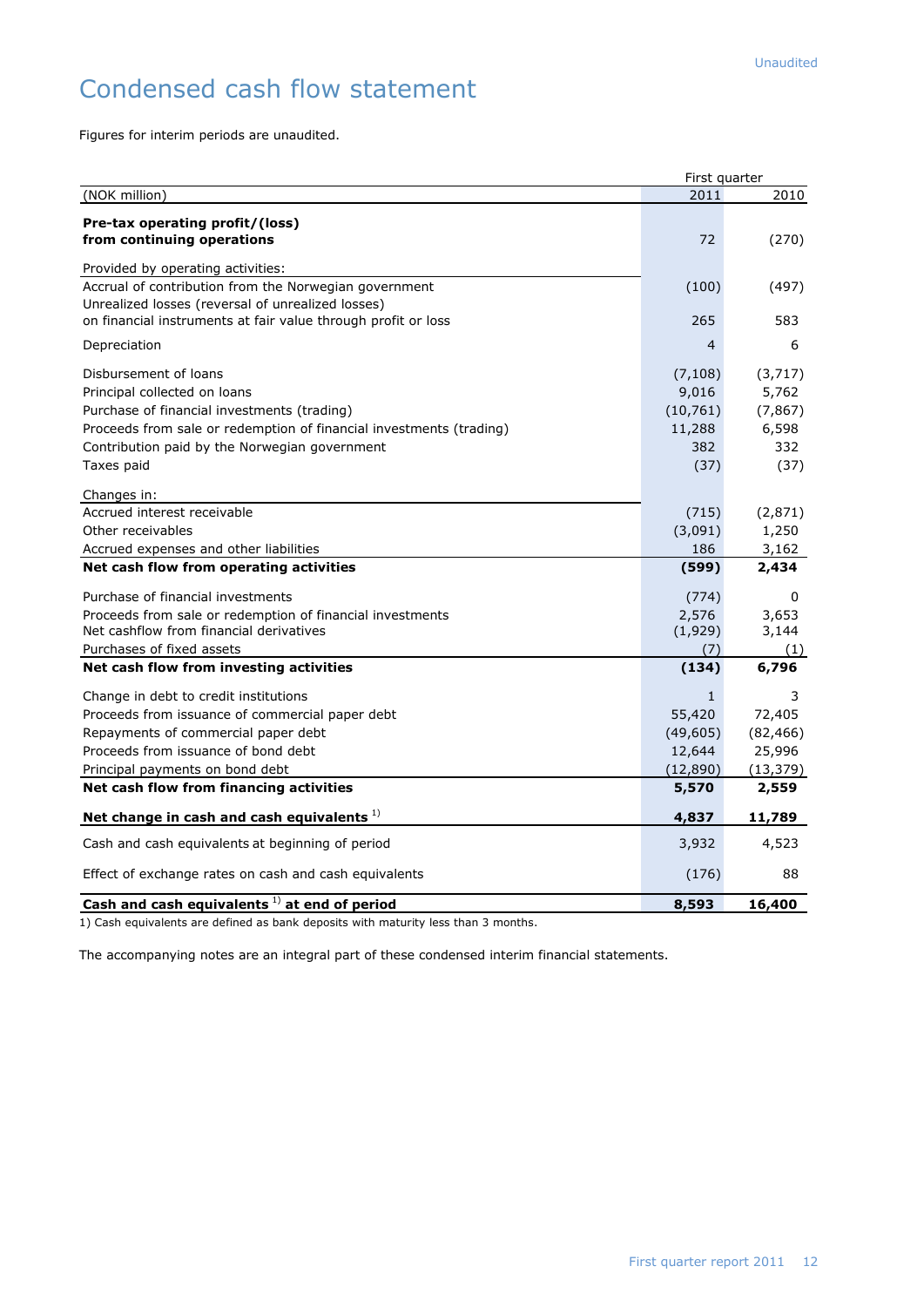## Notes to the accounts

#### 1. Accounting policies

Eksportfinans" first quarter condensed interim financial statements have been presented in accordance with International Financial Reporting Standards – (**IFRS**), in line with both IFRS as adopted by the European Union (**EU**) and IFRS as issued by the International Accounting Standards Board (**IASB**). The condensed interim financial statements have been prepared in accordance with IAS 34, Interim Financial Reporting.

The accounting policies and methods of computation applied in the preparation of these condensed interim financial statements are the same as in Eksportfinans" annual financial statements of 2010, as approved for issue by the Board of Directors on February 28, 2011. These policies have been consistently applied to all the periods presented.

In Eksportfinans" annual financial statements for 2010 and in the fourth quarter report for 2010 Eksportfinans reported figures both for the consolidated group and for the parent company. After the sale of the prior subsidiary Kommunekreditt Norge AS in 2009 there was no group to consolidate. From the first quarter of 2011 comparable figures are equal for the group and for the parent for all periods presented. For that reason only figures for Eksportfinans ASA have been presented in this quarterly report.

Figures for interim periods are unaudited.

#### 2. Net gains/(losses) on financial instruments at fair value

#### **Net realized and unrealized gains/(losses) on financial instruments at fair value**

|                                                               |          | First quarter   |
|---------------------------------------------------------------|----------|-----------------|
| (NOK million)                                                 | 2011     | 2010            |
| Securities held for trading                                   |          | 6               |
| Securities designated as at fair value at initial recognition |          | 3               |
| Financial derivatives                                         | (16)     | (15)            |
| Foreign currencies                                            | (2)      | 2               |
| Other financial instruments at fair value                     | 18       | 16              |
| Net realized gains/(losses)                                   | 2        | 12 <sup>2</sup> |
|                                                               |          |                 |
| Loans and receivables                                         | 29       | (17)            |
| <b>Securities</b>                                             | 96       | 246             |
| Financial derivatives <sup>2)</sup>                           | 119      | (1, 212)        |
| Commercial paper debt 3)                                      | $\Omega$ | 2               |
| Bond debt $3)$                                                | (497)    | 428             |
| Subordinated debt and capital contribution securities 3)      | (14)     | (24)            |
| Foreign currencies                                            | 0        | 0               |
| Other                                                         | 2        | (6)             |
| Net unrealized gains/(losses)                                 | (265)    | (583)           |
|                                                               |          |                 |
| Net realized and unrealized gains/(losses)                    | (263)    | (571)           |

#### 1) Net unrealized gains/(losses) on securities

|                                                               | First quarter |      |
|---------------------------------------------------------------|---------------|------|
| (NOK million)                                                 | 2011          | 2010 |
| Securities held for trading                                   | 92            | 94   |
| Securities designated as at fair value at initial recognition |               | 152  |
| Total                                                         | 96            | 246  |

2) The Portfolio Hedge Agreement entered into in March 2008, further described in note 14 of this report, is included with a loss of NOK 147 million as of March 31, 2011 and a loss of NOK 161 million as of March 31, 2010.

3) In the first quarter of 2011, Eksportfinans had an unrealized loss of NOK 511 million (gain of NOK 406 million in the first quarter of 2010) on its own debt. Net of derivatives this amount is an unrealized loss of NOK 311 million (NOK 578 million in the first quarter of 2010).

See note 15 for a presentation of the above table through the eyes of management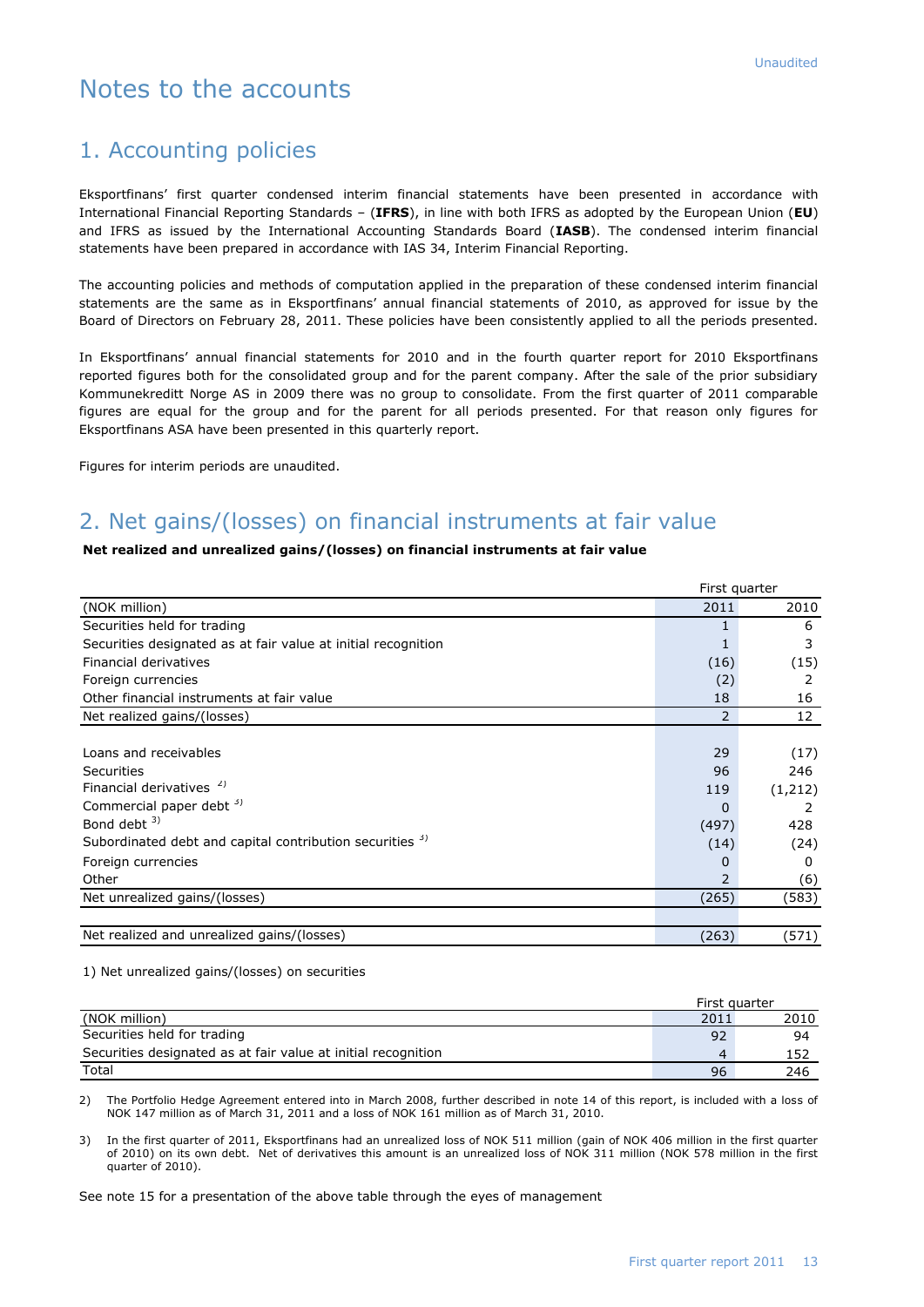#### 3. Capital adequacy

Capital adequacy is calculated in accordance with the Basel II regulations in force from the Financial Supervisory Authority of Norway. The Company has adopted the standardized approach to capital requirements. For the Company, this implies that the difference in risk-weighted value between the Basel I and II regulations is mainly due to operational risk. The capital adequacy minimum requirement is 8 percent of total risk-weighted value.

#### **Risk-weighted assets and off-balance sheet items**

| (NOK million)             | 31.03.2011<br>31.12.2010 |          |         | 31.03.2010 |         |          |
|---------------------------|--------------------------|----------|---------|------------|---------|----------|
|                           |                          | Risk-    |         | Risk-      |         | Risk-    |
|                           | <b>Book</b>              | weighted | Book    | weighted   | Book    | weighted |
|                           | value                    | value    | value   | value      | value   | value    |
| Total assets              | 211,695                  | 28,097   | 215,549 | 29,050     | 233,364 | 36,916   |
| Off-balance sheet items   |                          | 420      |         | 358        |         | 492      |
| Operational risk          |                          | 2,577    |         | 2,577      |         | 2,689    |
| Total currency risk       |                          | 0        |         | 0          |         | 137      |
| Total risk-weighted value |                          | 31,094   |         | 31,985     |         | 40,235   |

#### **The Company's eligible regulatory capital**

| (NOK million                           |            |         |            |        |            |         |
|----------------------------------------|------------|---------|------------|--------|------------|---------|
| and in percent of risk-weighted value) | 31.03.2011 |         | 31.12.2010 |        | 31.03.2010 |         |
| Core capital $1$                       | 4,049      | 13.0 %  | 4,077      | 12.7 % | 3,836      | $9.5\%$ |
| Additional capital <sup>2)</sup>       | 1,459      | $4.7\%$ | 1.565      | 4.9 %  | 1,458      | 3.6 %   |
| Total regulatory capital               | 5,508      | 17.7%   | 5,642      | 17.6 % | 5,294      | 13.2 %  |

1) Includes share capital, other equity, elements of capital contribution securities and other deductions (inter alia dividend related to 2010) and additions in accordance with the Norwegian capital adequacy regulations.

2) Includes subordinated debt, the elements of capital contribution securities not included in core capital and other

deductions/additions in accordance with the Norwegian capital adequacy regulations.

#### 4. Loans due from credit institutions

| (NOK million)                                                             | 31.03.11 | 31.12.10 | 31.03.10 |
|---------------------------------------------------------------------------|----------|----------|----------|
| Cash equivalents $1$                                                      | 8,593    | 3,932    | 16,400   |
| Other bank deposits and claims on banks                                   | 998      | 470      | 3,505    |
| Loan to KLP Kreditt AS (also included in note 6)                          | 8,588    | 12,882   | 25,764   |
| Loans to other credit institutions, nominal amount (also included in note |          |          |          |
| $(6)^{2}$                                                                 | 25,628   | 26,290   | 26,042   |
| Accrued interest and adjustment to fair value on loans                    | (523)    | (560)    | (518)    |
| Total                                                                     | 43,284   | 43,014   | 71,193   |

1)Cash equivalents are defined as bank deposits with maturity of less than 3 months.

2)The Company has acquired certain loan agreements from banks for which the selling bank provides a repayment guarantee, therefore retaining the credit risk of the loans. Under IFRS these loans are classified as loans to credit institutions. Of the loans to credit institutions these loans amounted to NOK 12,601 million at March 31, 2011, NOK 13,073 million at December 31, 2010 and NOK 11,956 million at March 31, 2010.

#### 5. Loans due from customers

| (NOK million)                                          | 31.03.11 | 31.12.10 | 31.03.10 |
|--------------------------------------------------------|----------|----------|----------|
| Loans due from customers,                              |          |          |          |
| nominal amount (also included in note 6)               | 84,422   | 84,240   | 68,681   |
| Accrued interest and adjustment to fair value on loans | 778      | 855      | 873      |
| Total                                                  | 85,200   | 85,095   | 69,554   |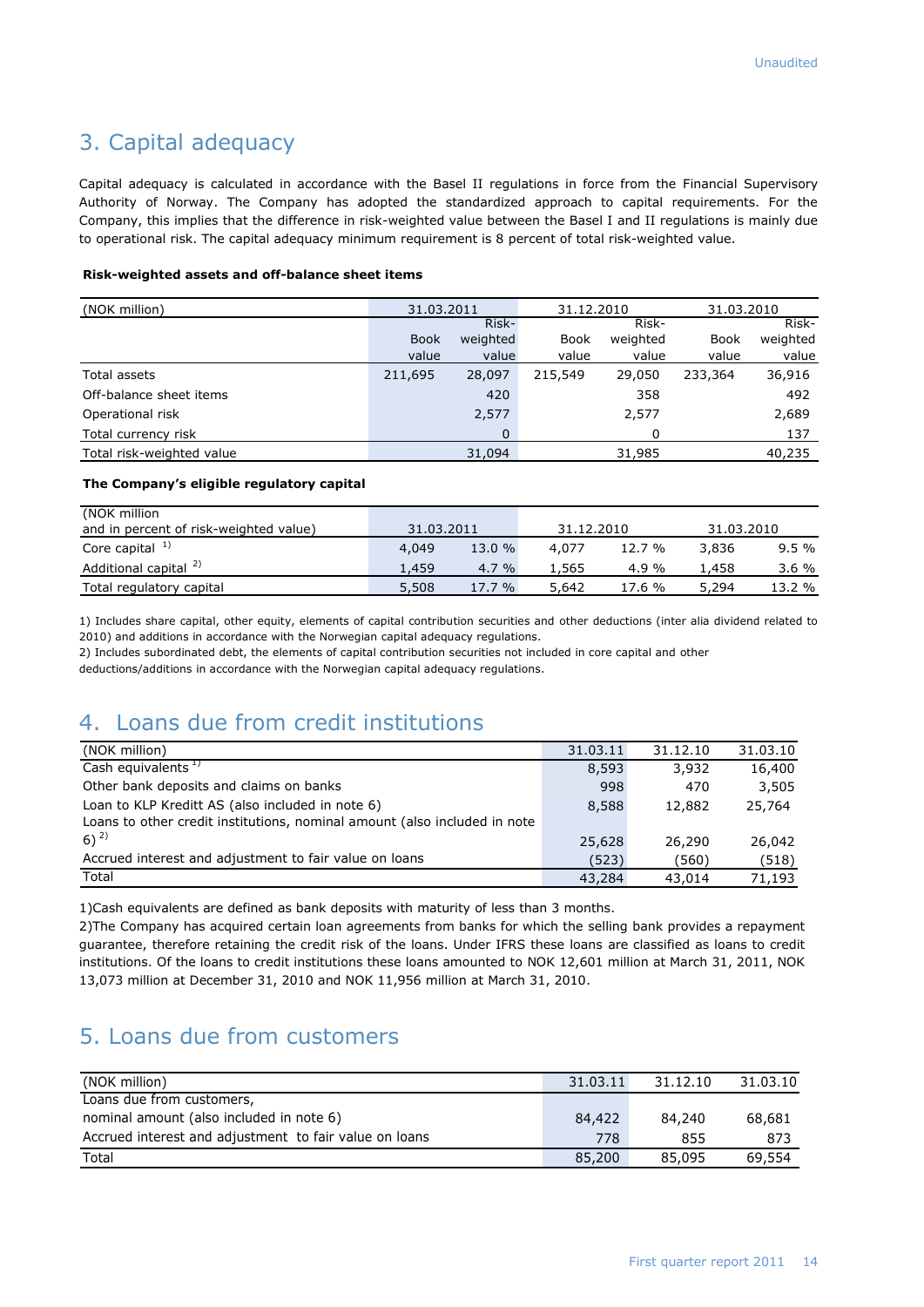## 6. Total loans due from credit institutions and customers

Nominal amounts related to loans due from credit institutions and customers, respectively, from the two previous tables are included in the following analysis.

| (NOK million)                                        | 31.03.11 | 31.12.10 | 31.03.10 |
|------------------------------------------------------|----------|----------|----------|
| Loan to KLP Kreditt AS                               | 8,588    | 12,882   | 25,764   |
|                                                      |          |          |          |
| Loans due from other credit institutions             | 25,628   | 26,290   | 26,042   |
| Loans due from credit institutions                   | 34,216   | 39,172   | 51,806   |
| Loans due from customers                             | 84,422   | 84,240   | 68,681   |
| Total nominal amount                                 | 118,638  | 123,412  | 120,487  |
|                                                      |          |          |          |
| Commercial loans                                     | 84,094   | 88,095   | 81,512   |
| Government-supported loans                           | 34,544   | 35,317   | 38,975   |
| Total nominal amount                                 | 118,638  | 123,412  | 120,487  |
|                                                      |          |          |          |
| Capital goods                                        | 31,000   | 31,992   | 28,139   |
| Ships                                                | 45,853   | 45,376   | 39,400   |
| Export-related and international activities *)       | 22,498   | 22,448   | 16,428   |
| Direct loans to Norwegian local government sector    | 5,705    | 5,719    | 5,766    |
| Loan to KLP Kreditt AS                               | 8,588    | 12,882   | 25,764   |
| Municipal-related loans to other credit institutions | 4,943    | 4,943    | 4,943    |
| Loans to employees                                   | 51       | 52       | 47       |
| Total nominal amount                                 | 118,638  | 123,412  | 120,487  |

\*) Export-related and international activities consist of loans to the following categories of borrowers:

| (NOK million)                    | 31.03.11       | 31.12.10 | 31.03.10 |
|----------------------------------|----------------|----------|----------|
| Banking and finance              | 7,529          | 7,264    | 7,863    |
| Real estate management           | 5,564          | 5,776    | 5,249    |
| Consumer goods                   | 4,782          | 4,757    | 3,215    |
| Oil and gas                      | 2,655          | 2,935    | 25       |
| Renewable energy                 | 1,100          | 1,425    | 0        |
| Aviation and shipping            | 743            | 264      | 41       |
| Aluminum, chemicals and minerals | $\overline{2}$ | 3        | 6        |
| Engineering and construction     | $\Omega$       | 0        |          |
| Other categories                 | 123            | 24       | 28       |
| Total nominal amount             | 22,498         | 22,448   | 16,428   |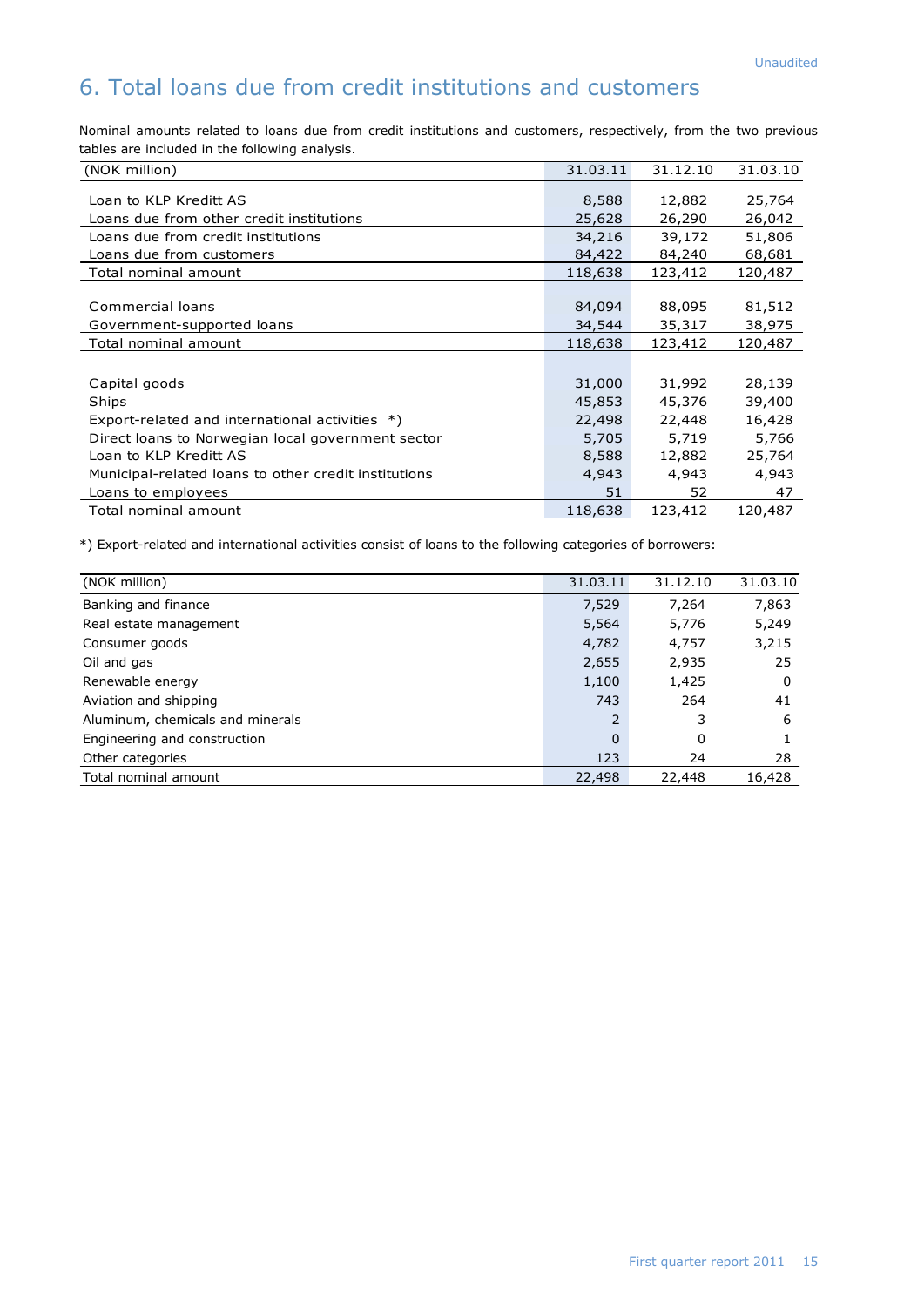# 7. Loans past due or impaired

| (NOK million)                                                 | 31.03.11 | 31.12.10 | 31.03.10 |
|---------------------------------------------------------------|----------|----------|----------|
| Interest and principal installment 1-30 days past due         | 6        | 30       | 9        |
| Not matured principal                                         |          |          |          |
| on loans with payments 1-30 days past due                     | 3        | 608      | 214      |
| Interest and principal installment 31-90 days past due        | 0        | 28       |          |
| Not matured principal                                         |          |          |          |
| on loans with payments 31-90 days past due                    | 0        | 199      | 13       |
| Interest and principal installment more than 90 days past due | 585      | 511      | 423      |
| Not matured principal                                         |          |          |          |
| on loans with payments more than 90 days past due             | 1,091    | 453      | 62       |
| Total loans that are past due                                 | 1,685    | 1,829    | 722      |
|                                                               |          |          |          |
| Relevant collateral or guarantees received *)                 | 1,199    | 1,336    | 309      |
| Estimated impairments on loans valued at amortized cost       | 0        | 0        | 0        |

\*) A total of NOK 486 million relates to exposure towards Icelandic banks as of March 31, 2011, and are as of the balance sheet date not considered guaranteed in a satisfactory manner. These loans are measured at fair value at each balance sheet date. The change in fair value in the period is reflected in the line item "Net gains/losses on financial instruments at fair value". Apart from the fair value adjustments already recognized in the income statement, related to the exposure towards the Icelandic banks discussed above, the Company considers all other loans to be secured in a satisfactory manner. For these transactions, amounting to NOK 1,199 million, the Norwegian government, through the Guarantee Institute for Export Credit (**GIEK**), guarantees approximately 78 percent of the amounts in default. The remaining 22 percent are guaranteed by private banks, most of them operating in Norway. Claims have already been submitted in accordance with the guarantees.

#### 8. Securities

| (NOK million)                                          | 31.03.11 | 31.12.10 | 31.03.10 |
|--------------------------------------------------------|----------|----------|----------|
| Trading portfolio                                      | 47.674   | 48,990   | 46,572   |
| Other securities at fair value through profit and loss | 16.421   | 18,931   | 27,236   |
| Total                                                  | 64.095   | 67.921   | 73,808   |

#### 9. Fixed assets and investment property

| (NOK million)                 | 31.03.11 | 31.12.10 | 31.03.10 |
|-------------------------------|----------|----------|----------|
| Buildings and land in own use | 125      | 126      | 126      |
| Investment property           | 70       | 70       | 70       |
| Total buildings and land      | 195      | 196      | 196      |
| Other fixed assets            | a        |          |          |
| Total                         | 204      | 205      | 205      |

#### 10. Other assets

| (NOK million)                 | 31.03.11 | 31.12.10 | 31.03.10 |
|-------------------------------|----------|----------|----------|
| Interim account 108-Agreement | 569      | 887      | 566      |
| Cash collateral provided      | 5,909    | 2,953    | 2,164    |
| Other                         | 21       |          | 14       |
| Total                         | 6,499    | 3,847    | 2.744    |

## 11. Borrowings through the issue of securities

| (NOK million)                                         | 31.03.11 | 31.12.10 | 31.03.10  |
|-------------------------------------------------------|----------|----------|-----------|
| Commercial paper debt                                 | 8,930    | 3,303    | 9,514     |
| Bond debt                                             | 188,848  | 200,066  | 206,727   |
| Accrued interest and adjustment to fair value on debt | (15.931) | (16,967) | (10, 221) |
| Total                                                 | 181,847  | 186,402  | 206,020   |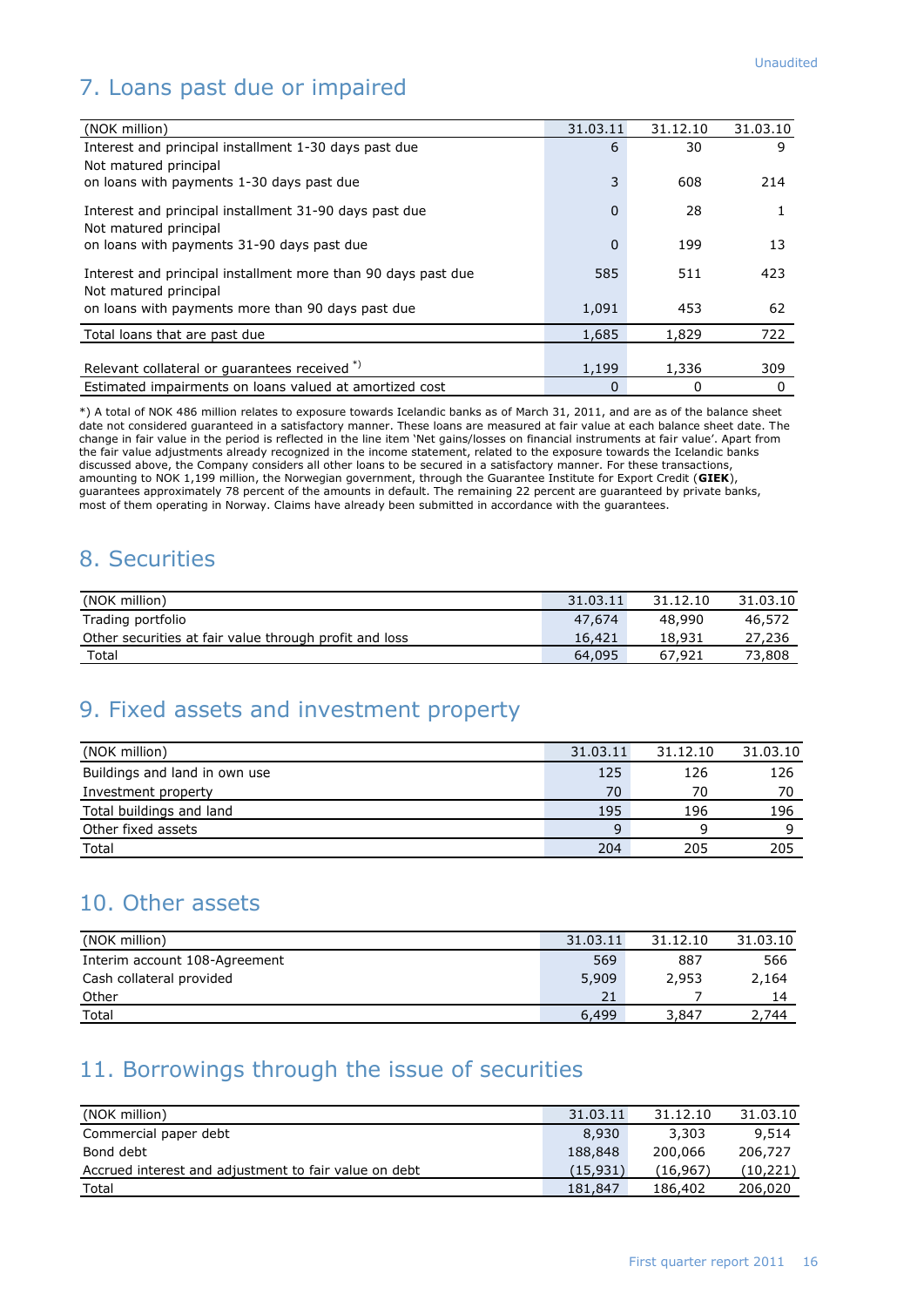#### 12. Other liabilities

| (NOK million)                | 31.03.11 | 31.12.10 | 31.03.10 |
|------------------------------|----------|----------|----------|
| Grants to mixed credits      | 323      | 333      | 318      |
| Cash collateral received     | 5,895    | 6,449    | 5,300    |
| Other short-term liabilities | 167      | 392      |          |
| Total                        | 6,385    | '.174    | 5,640    |

#### 13. Segment information

The Company is divided into three business areas, export lending, municipal lending and securities. After the sale of Kommunekreditt Norge AS, municipal lending consists of loans to KLP Kreditt AS, in addition to loans directly to municipalities and municipal-related loans to savings banks that were purchased from Kommunekreditt Norge AS in connection with the sale of the subsidiary. The Company also has a treasury department, responsible for the Company"s funding. Income and expenses related to treasury are divided between the three business areas. The segment information is in line with the management reporting.

|                                                        |               | Export lending<br>Municipal lending |                |               | <b>Securities</b> |               |
|--------------------------------------------------------|---------------|-------------------------------------|----------------|---------------|-------------------|---------------|
|                                                        | First quarter |                                     |                | First quarter |                   | First quarter |
| (NOK million)                                          | 2011          | 2010                                | 2011           | 2010          | 2011              | 2010          |
| Net interest income $1$                                | 226           | 165                                 | 36             | 56            | 124               | 130           |
| Commissions                                            |               |                                     |                |               |                   |               |
| and income related to banking services <sup>2)</sup>   | $\Omega$      | $\mathbf{1}$                        | $\Omega$       | 0             | $\Omega$          | $\Omega$      |
| Commissions                                            |               |                                     |                |               |                   |               |
| and expenses related to banking services <sup>2)</sup> | $\Omega$      | $\mathbf 0$                         | $\Omega$       | $\mathbf 0$   | $\Omega$          | $\mathbf 0$   |
| Net gains/(losses)                                     |               |                                     |                |               |                   |               |
| on financial instruments at fair value 3)              | (3)           | $\mathbf 0$                         | $\Omega$       | 0             | (13)              | (6)           |
| Income/expenses divided by volume 4)                   | 9             | 7                                   | 2              | 3             | 6                 | 7             |
| Net other operating income                             | 6             | 8                                   | $\overline{2}$ | 3             | (7)               |               |
| <b>Total net income</b>                                | 232           | 173                                 | 38             | 59            | 117               | 131           |
| <b>Total operating expenses</b>                        | 32            | 28                                  | 6              | 7             | 14                | 15            |
|                                                        |               |                                     |                |               |                   |               |
| Pre-tax operating profit/(loss)                        | 200           | 145                                 | 32             | 52            | 103               | 116           |
| Taxes                                                  | 56            | 40                                  | 9              | 15            | 29                | 32            |
|                                                        |               |                                     |                |               |                   |               |

#### **Non-IFRS profit for the period from continuing operations excluding unrealized gains/(losses)**

**on financial instruments at fair value** 144 105 23 37 74 84 1) Net interest income includes interest income directly attributable to the segments based on Eksportfinans" internal pricing model. The treasury department obtains interest on Eksportfinans' equity and in addition the positive or negative result (margin) based on the difference between the internal interest income from the segments and the actual external funding cost. Net interest income in the treasury department is allocated to the reportable segments based on volume for the margin, and risk weighted volume for the interest on equity.

2) Income/(expenses) directly attributable to each segment.

3) For Export lending the figures are related to unrealized gains/(losses) on the Icelandic bank exposure. In this context, the fair value adjustments on the Icelandic bank exposure have been treated as realized, as they are not expected to be reversed towards maturity, as other unrealized gains and losses. For Securities the figures are related to realized gains/(losses) on financial instruments.

4) Income/expenses, other than interest, in the treasury department have been allocated to the business areas by volume. These are items included in net other operating income in the income statement. For 2010 and 2011, this mainly consists of realized gains on repurchase of Eksportfinans' own debt.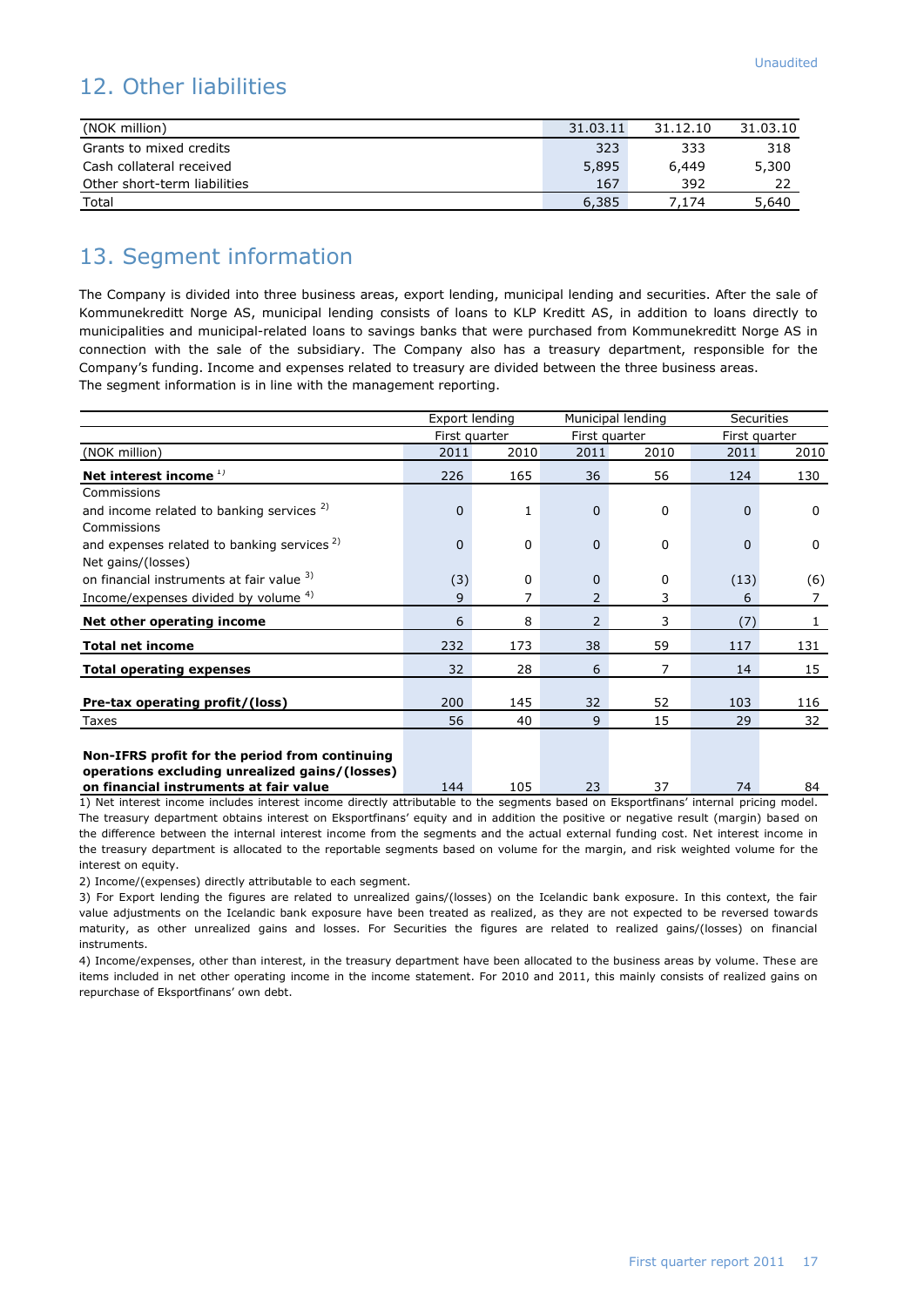#### **Reconciliation of segment profit measure to total comprehensive income**

|                                                                                               | First quarter |       |
|-----------------------------------------------------------------------------------------------|---------------|-------|
| (NOK million)                                                                                 | 2011          | 2010  |
| Export lending                                                                                | 144           | 105   |
| Municipal lending                                                                             | 23            | 37    |
| <b>Securities</b>                                                                             | 74            | 84    |
| Non-IFRS profit/(loss) for the period from continuing operations                              |               |       |
| excluding unrealized gains/(losses) on financial instruments at fair value                    | 241           | 226   |
|                                                                                               |               |       |
| Net unrealized gains/(losses) $1$                                                             | (265)         | (583) |
| Unrealized losses/(gains) related to the Icelandic bank exposure included above <sup>1)</sup> |               |       |
| Tax effect $2$ )                                                                              | 73            | 163   |
| Total comprehensive income                                                                    | 52            | (194) |

1) Reversal of previously recognized loss (at exchange rates applicable at March 31, 2011).

2) 28 percent of the unrealized items above.

#### 14. Material transactions with related parties

The Company's two largest shareholders, DnB NOR Bank ASA and Nordea Bank Norge AS, are considered to be related parties in accordance with IAS 24 Related Party Disclosures.

| (NOK millions)                                  | Acquired<br>loans $1)$ | Deposits $2$   | Guarantees<br>issued $3)$ | received <sup>4)</sup> | Guarantees Portfolio Hedge<br>Agreement <sup>5)</sup> |
|-------------------------------------------------|------------------------|----------------|---------------------------|------------------------|-------------------------------------------------------|
| Balance January 1, 2010                         | 9,226                  | 2,069          | 1,190                     | 21,815                 | 614                                                   |
| Change in the period                            | 158                    | 59             | (30)                      | (479)                  | (112)                                                 |
| Balance March 31, 2010                          | 9,384                  | 2,128          | 1,160                     | 21,336                 | 502                                                   |
| Balance January 1, 2011<br>Change in the period | 10,869<br>(386)        | 1,277<br>1,444 | 656<br>247                | 21,480<br>(143)        | 535<br>(89)                                           |
| Balance March 31, 2011                          | 10,483                 | 2.721          | 903                       | 21,337                 | 446                                                   |

All transactions with related parties are made on market terms.

- 1) The Company acquires loans from banks. The loans are part of the Company"s ordinary lending activity, as they are extended to the export industry. As the selling banks provide a guarantee for the loans, not substantially all the risk and rewards are transferred to the Company, thus the loans are classified as loans due from credit institutions in the balance sheet.
- 2) Deposits made by the Company.
- 3) Guarantees issued by the Company to support the Norwegian export industry.
- 4) Guarantees provided to the Company from the related parties.
- 5) Eksportfinans has entered into a derivative portfolio hedge agreement with the majority of its shareholders. The agreement, effective from March 1, 2008, will offset losses up to NOK 5 billion in the liquidity portfolio held as of February 29, 2008. The agreement will also offset any gains in the portfolio as of the same date. The payments to or from the Company related to the losses or gains, respectively, in the portfolio, will take place on the last day of February each year, with the first payment in 2011. The agreement expires with the maturities of the bonds included in the contract, with the latest maturity on December 31, 2023. Eksportfinans will pay a monthly fee of NOK 5 million to the participants to the agreement. The balances show the related parties" share of the fair value of the contract as of the balance sheet date.

In addition to the transactions reflected in the above table, Eksportfinans" three major owner banks have extended a committed credit line of USD 2 billion for repo purposes to the Company. The facility has a twelve month maturity with the possibility of extension, and was extended in the second quarter of 2010. Eksportfinans has not yet utilized this credit facility.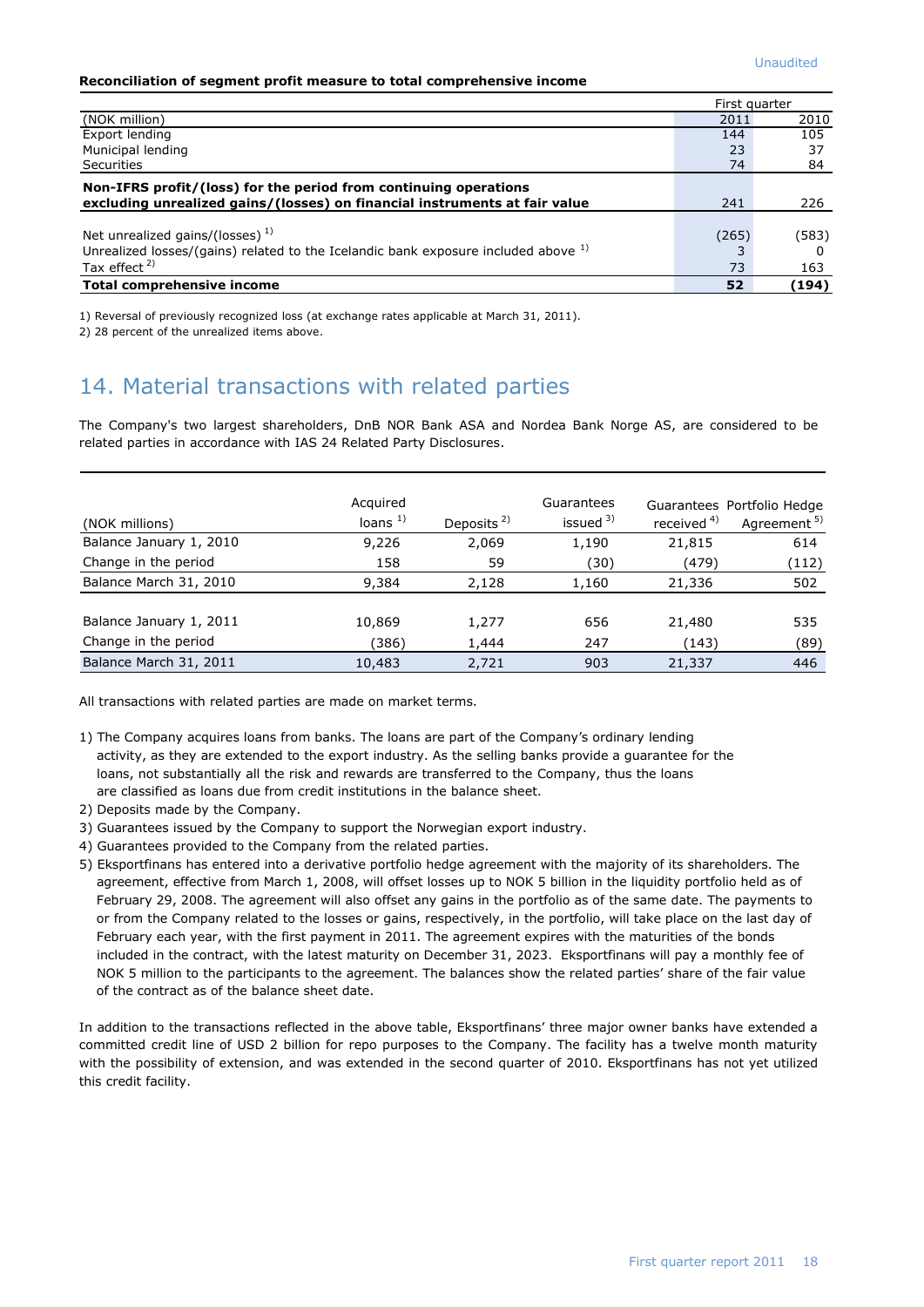#### 15. Market risk - effects from economic hedging

Note 2 specifies the net realized and unrealized effects on financial instruments, showing separately the effects from financial derivatives. When presented to the Company's management and Board of Directors, the presentation is prepared showing the various financial instruments after netting with related economic hedges, as derivatives are used in economic hedges of the market risk of specific assets and liabilities.

The below table specifies net realized and unrealized gains/(losses) on financial instruments at fair value, netted with related economic hedges.

#### **Net realized and unrealized gains/(losses) on financial instruments at fair value**

|                                                                  | First quarter  |       |
|------------------------------------------------------------------|----------------|-------|
| (NOK million)                                                    | 2011           | 2010  |
| <b>Securities</b>                                                | (14)           | (6)   |
| Foreign currencies                                               | (2)            | 2     |
| Other financial instruments at fair value                        | 18             | 16    |
| Net realized gains/(losses)                                      | $\overline{2}$ | 12    |
|                                                                  |                |       |
| Loans and receivables                                            | 95             | (65)  |
| <b>Securities</b>                                                | (12)           | 68    |
| Commercial paper debt $^{1/2}$                                   | 0              | 3     |
| Bond debt <sup>1)2)</sup>                                        | (285)          | (560) |
| Subordinated debt and capital contribution securities 1) 2)      | (26)           | (21)  |
| Foreign currencies                                               | 0              | 0     |
| Other                                                            | $\overline{2}$ | (4)   |
| Net unrealized gains/(losses)                                    | (226)          | (579) |
| Financial derivatives related to the 108 agreement <sup>3)</sup> | (39)           | (4)   |
| Net realized and unrealized gains/(losses)                       | (263)          | (571) |

1) Accumulated net gain on own debt is NOK 1.1 billion as of March 31, 2011, compared to NOK 1.2 billion as of March 31, 2010

2) In the first quarter of 2011, Eksportfinans had an unrealized loss of NOK 311 million (NOK 578 million in the first quarter of 2010) on its own debt, net of derivatives.

3) Derivatives related to components of the 108 Agreement. The 108 Agreement is accounted for at amortized cost, hence these derivatives are not included in the effects related to financial instruments at fair value.